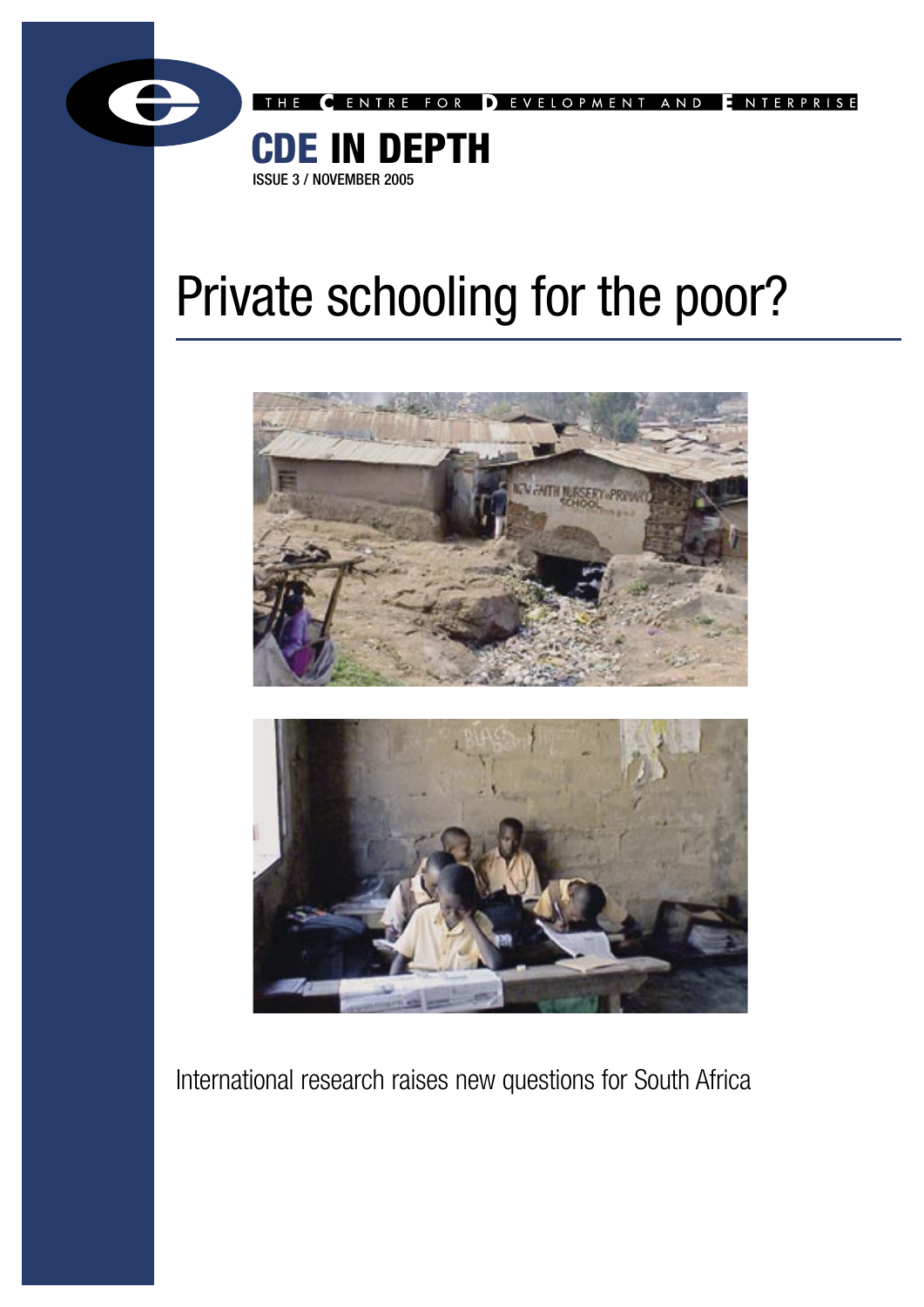CDE IN DEPTH provides South African decision-makers with detailed analyses, based on original research, of key national policy issues.

Series editor: Ann Bernstein

This publication is based on a workshop on the role of the private sector in providing education for the poor, held in March 2005. It has been written by Dr Tim Clynick, consultant to CDE, and Dr Sandy Johnston, senior CDE associate.

The workshop was sponsored by the Friedrich Naumann Foundation. This publication has been co-sponsored by the Friedrich Naumann Foundation and ADvTECH Limited.

The donors do not necessarily share the views expressed in this publication.

Published in November 2005 by

The Centre for Development and Enterprise Pilrig Place, 5 Eton Road, Parktown, Johannesburg 2193, South Africa P O Box 1936, Johannesburg 2000, South Africa Tel 27-11-482-5140 · Fax 27-11-482-5089 info@cde.org.za · www.cde.org.za

All rights reserved. This publication may not be reproduced, stored, or transmitted without the express permission of the copyright holder. It may be quoted and short extracts used, provided the source is fully acknowledged.

ISSN 1815-2937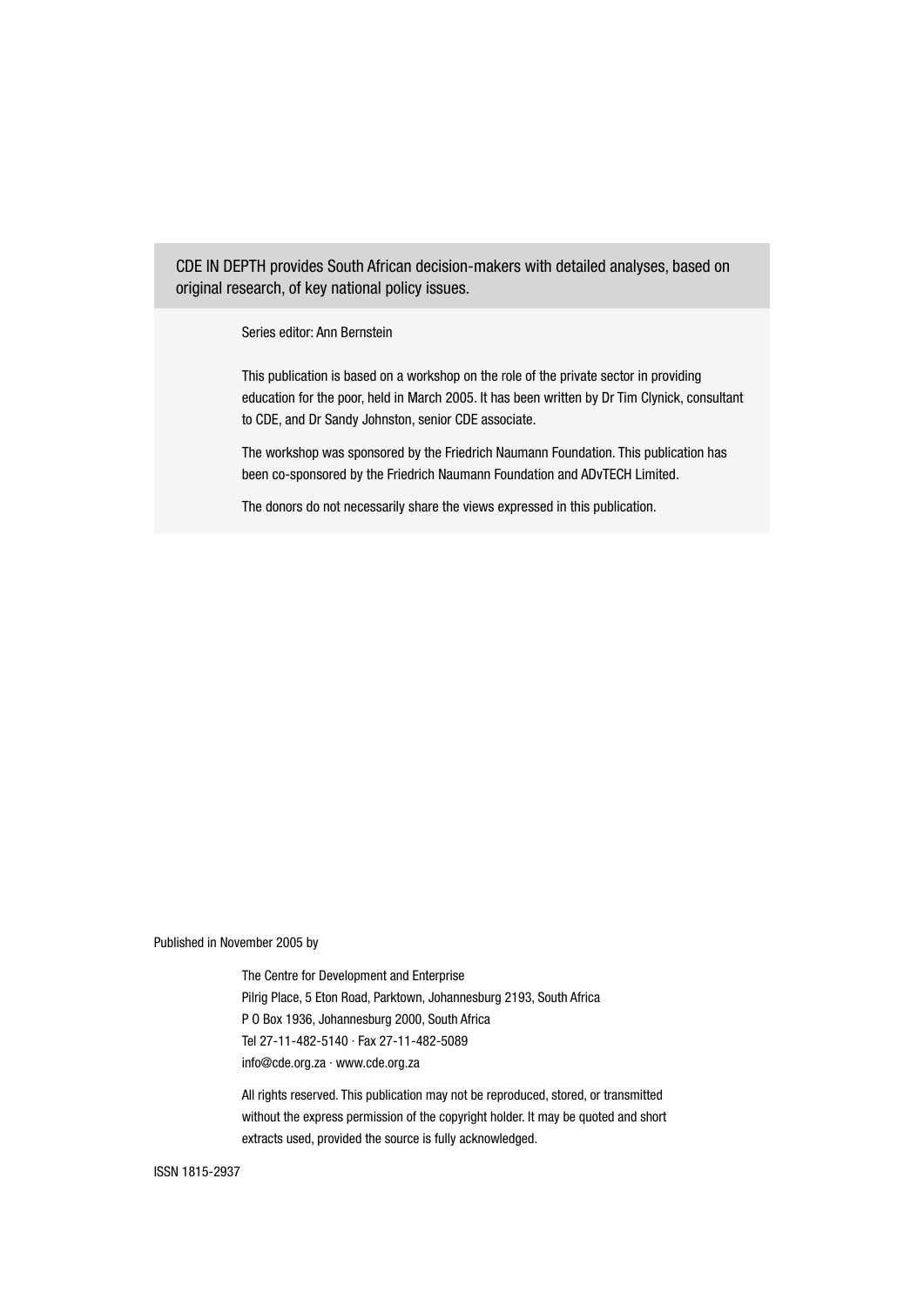# CDE IN DEPTH

ISSUE 3 / NOVEMBER 2005

# Private schooling for the poor?

International research raises new questions for South Africa



The Centre for Development and Enterprise Johannesburg, South Africa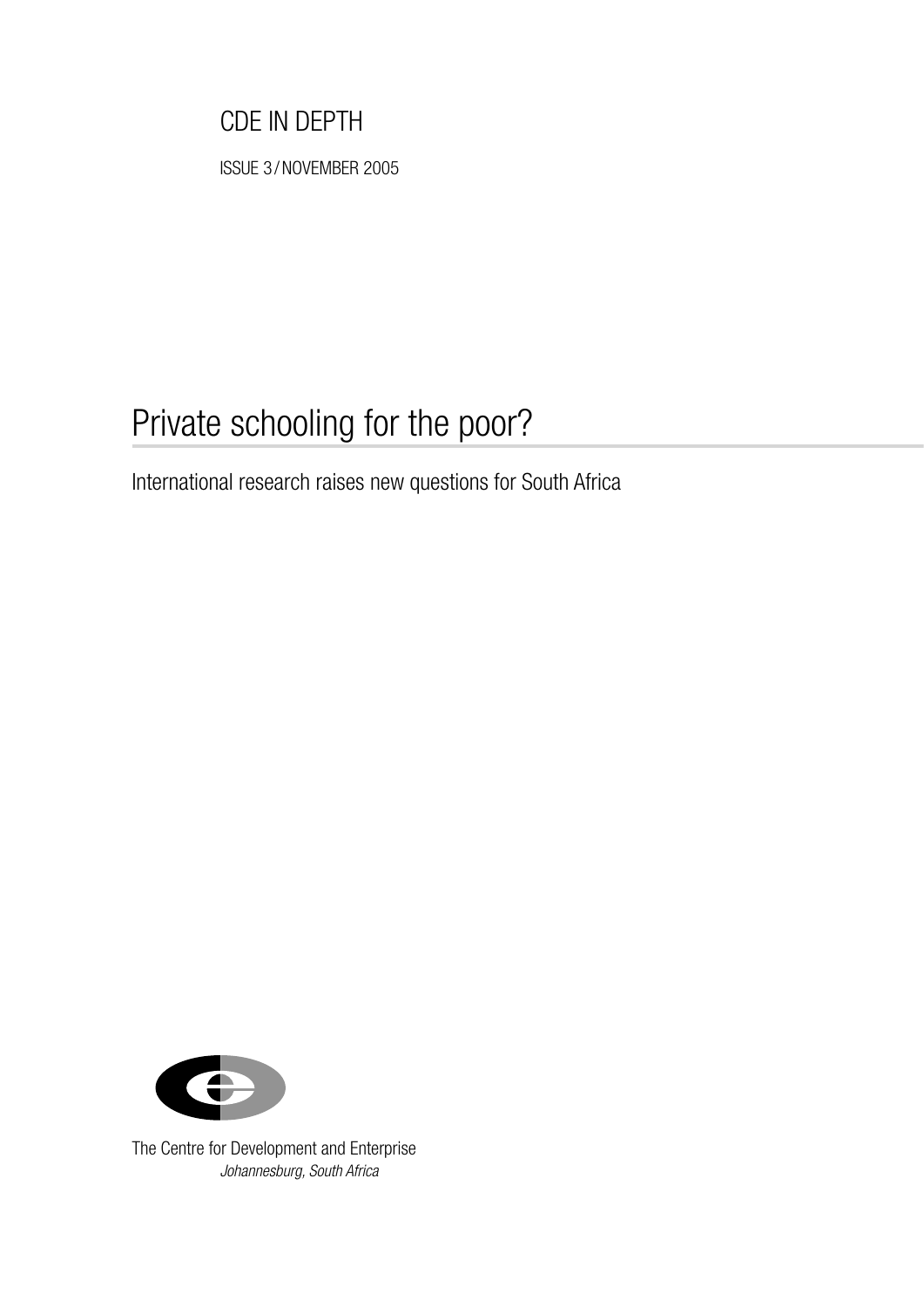# **Contents**

| <b>Introduction</b>                                                 | 3               |
|---------------------------------------------------------------------|-----------------|
| Does the private sector have a role to play in educating the poor?  | 5               |
| Lagos, Nigeria: poor parents support neighbourhood private schools  | 10 <sup>°</sup> |
| Contracting private education services to widen access for the poor | 13 <sup>°</sup> |
| Some key themes                                                     | 16              |
| Conclusion                                                          | 22              |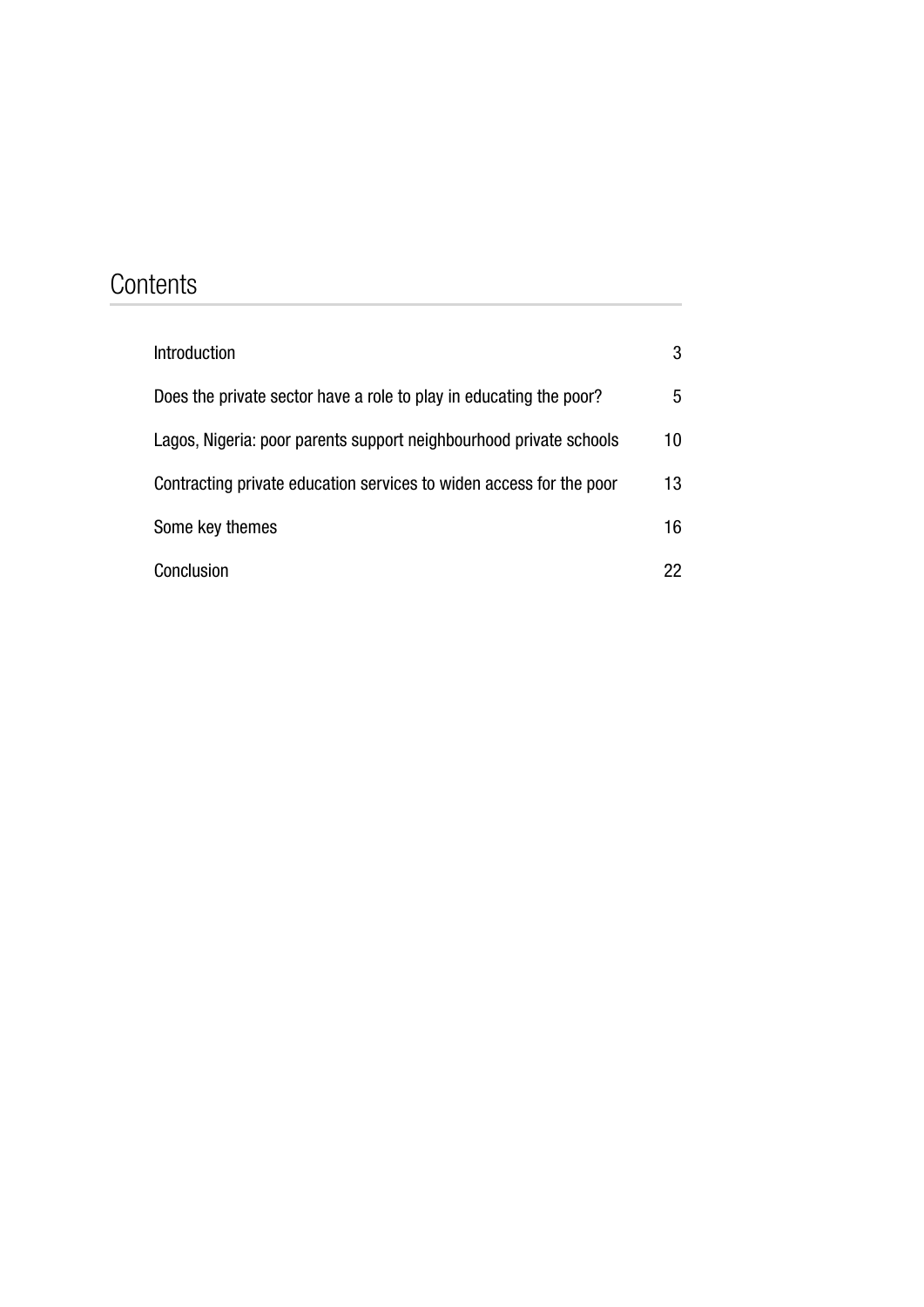# <span id="page-4-0"></span>**Introduction**

Many people argue that the only way for children in poor countries to receive a basic education is through larger education budgets, or more international aid for public schools. That view, however, ignores the crucial role that private education can play, and is already playing, in meeting the educational needs of the poor. As surprising as this may be, private schools today serve some of the poorest people on the planet. Recent studies in the worst slums in Africa and Asia indicate that these schools generate learning outcomes on a par with public schools at far lower cost and with fewer facilities. Parents prefer these neighbourhood private schools over local public schools because of the latter's underperformance, impoverished learning and teaching culture, and shoddy management.

What is going on? Do these studies hold lessons for education in Africa? In South Africa there are growing numbers of independent low-fee schools serving poor learners in informal settlements, inner cities, former townships, and remote rural areas. What potential is there for expanding private education in poorer communities that are demanding more and better education opportunities?

In March 2005, CDE invited three of the international experts responsible for these global studies to address public and private sector stakeholders in South African education on aspects of their findings. This publication records their inputs, and develops a number of themes based on them and the subsequent discussions.

**Prof James Tooley** of the University of Newcastle in the United Kingdom has directed a global study of the role of private schools serving poor families, focusing on Asia and Africa. He concentrated on the implications of the research results for commonly held views of the impact of private education on the poor.

**Dr Olanrewaju Olaniyan** of the department of economics at the University of Ibadan, Nigeria, presented a study of the flourishing private schooling system and the entrepreneurs driving it in poor areas in Lagos.

**Michael Latham** is the director of EdInvest, a private education company of the International Finance Corporation (IFC) in Washington, DC, and the principal international consultant to CfBT (www.cfbt.com), a non-profit education resources management company based in the United Kingdom. He outlined practical ways of helping non-state education providers to achieve their goals.

As surprising as this may be, private schools today serve some of the poorest people on the planet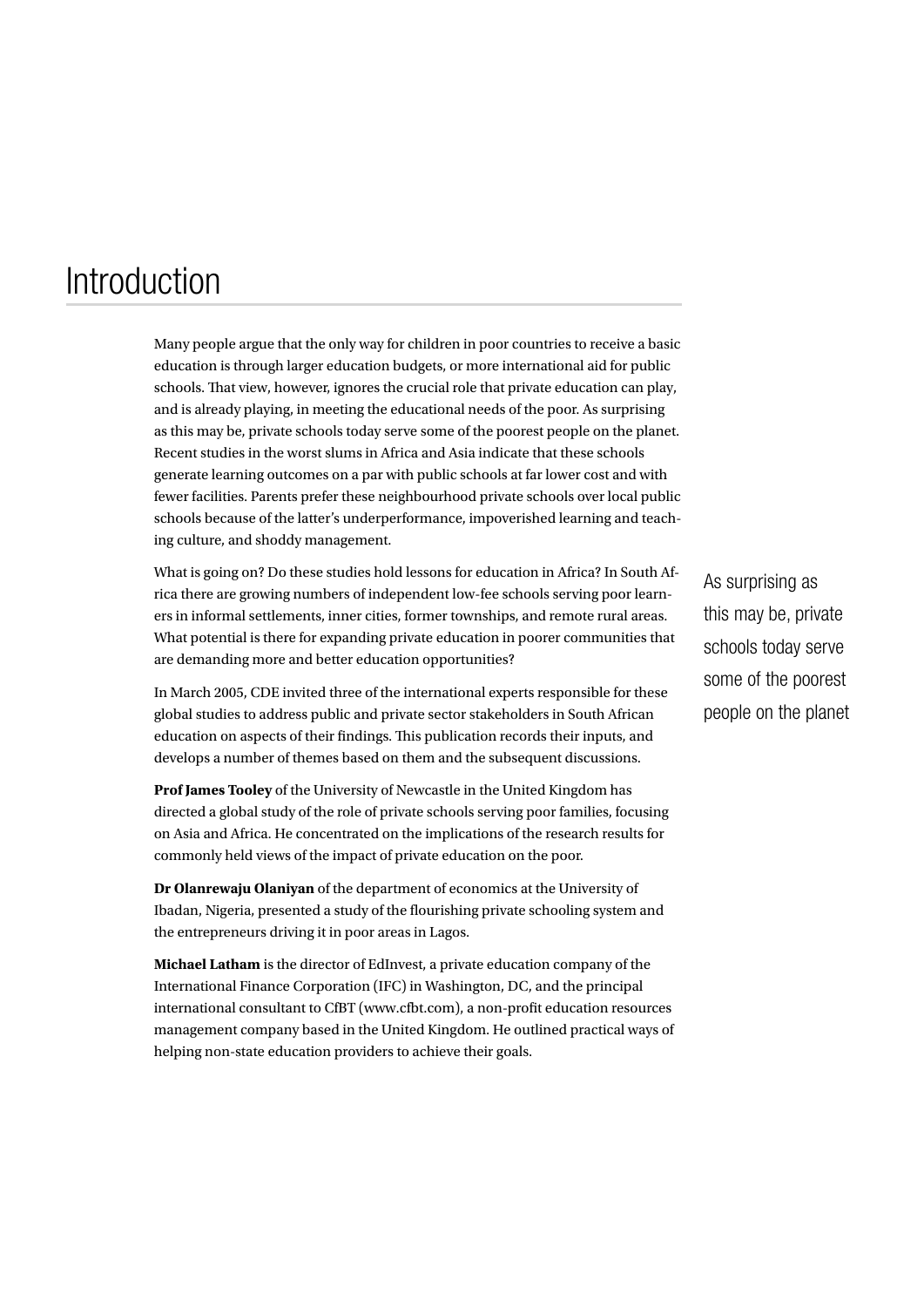### **Participants**

Genevieve Allen, managing director, Rosebank College Bridgette Backman, executive manager, Sasol Secunda Corporate Affairs Ann Bernstein, executive director, CDE Roger Cameron, headmaster, St John's College, Johannesburg Dr Tim Clynick, senior research executive, CDE Kerry Dworkin, dean of students, Damelin Education Group Barbara Groeblinghoff, project manager, Friedrich Naumann Foundation Dr. Jane Hofmeyr, national executive director, Independent Schools Association of Southern Africa (ISASA) Alex Isaakidis, chief executive officer, Schools Division, AdvTech Group Bobbie Jacobs, project officer, Friedrich Naumann Foundation Santos Joas, executive director, The Urban Trust of Namibia Dr Sandy Johnston, senior associate, CDE Josephat Juma, education research co-ordinator, Inter Regional Economic Network, Kenya Grace Kaimila-Kanjo, education programme officer, Open Society Initiative for Southern Africa Mercy Kapisha, Social Investment, Investec Bank Michael Latham, director, EdInvest, Washington DC, United States of America Simon Lee, research and communication co-ordinator, ISASA Pierre Lourens chief executive officer, Impala Community Development Trust Janet Marx, project manager, Zenex Foundation Mercia Maserumule, corporate social investment manager, Murray and Roberts Holdings Sarah Meny-Gibert, research co-ordinator, CDE Ishmael Mkhabela, executive director, Interfaith Community Development Association Ann Nettleton, school head, Sekolo sa Borokgo Dr Olanrewaju Olaniyan, lecturer, University of Ibadan, Nigeria Shireen Omar, researcher, CDE Nkosinathi Pahlana, Education and Training, Telkom Foundation Saeeda Anis Prew, programme director, Joint Education Trust David Quail, member of the Gauteng Provincial Legislature Phanuel Ramaliwa, manager: education support and projects, BHP Billiton Nikesh Ramkillet, Marketing and Client Liaison, Star Schools Luciano Sambane, Civic Involvement in Primary Education, Mozambique Dr Stefan Schirmer, consultant to CDE Zelda Schwalbach, senior public affairs officer – KZN, Sappi Tanya Scobie, sector operations manager, International Finance Corporation (IFC) Koki Selepe, Curriculum Support Programme, Department of Science and Technology Nomthandazo Shoba, programme assistant: education, Open Society Initiative for Southern Africa Frank Thompson, chief executive officer, AdvTech Group Prof James Tooley, professor of education policy, University of Newcastle Upon Tyne, UK Timothy Tsaagane, regional socio-economic development co-ordinator, Anglo Platinum Prof Errol Tyobeka, vice chancellor: academic, University of Johannesburg Zandi Vilakazi, manager corporate social investment, Toyota SA Dr Frederik Visser, chief director: finance and facilities, North West University Nkheteleng Vokwana, chief executive officer, Telkom Foundation Helen Zille, Member of Parliament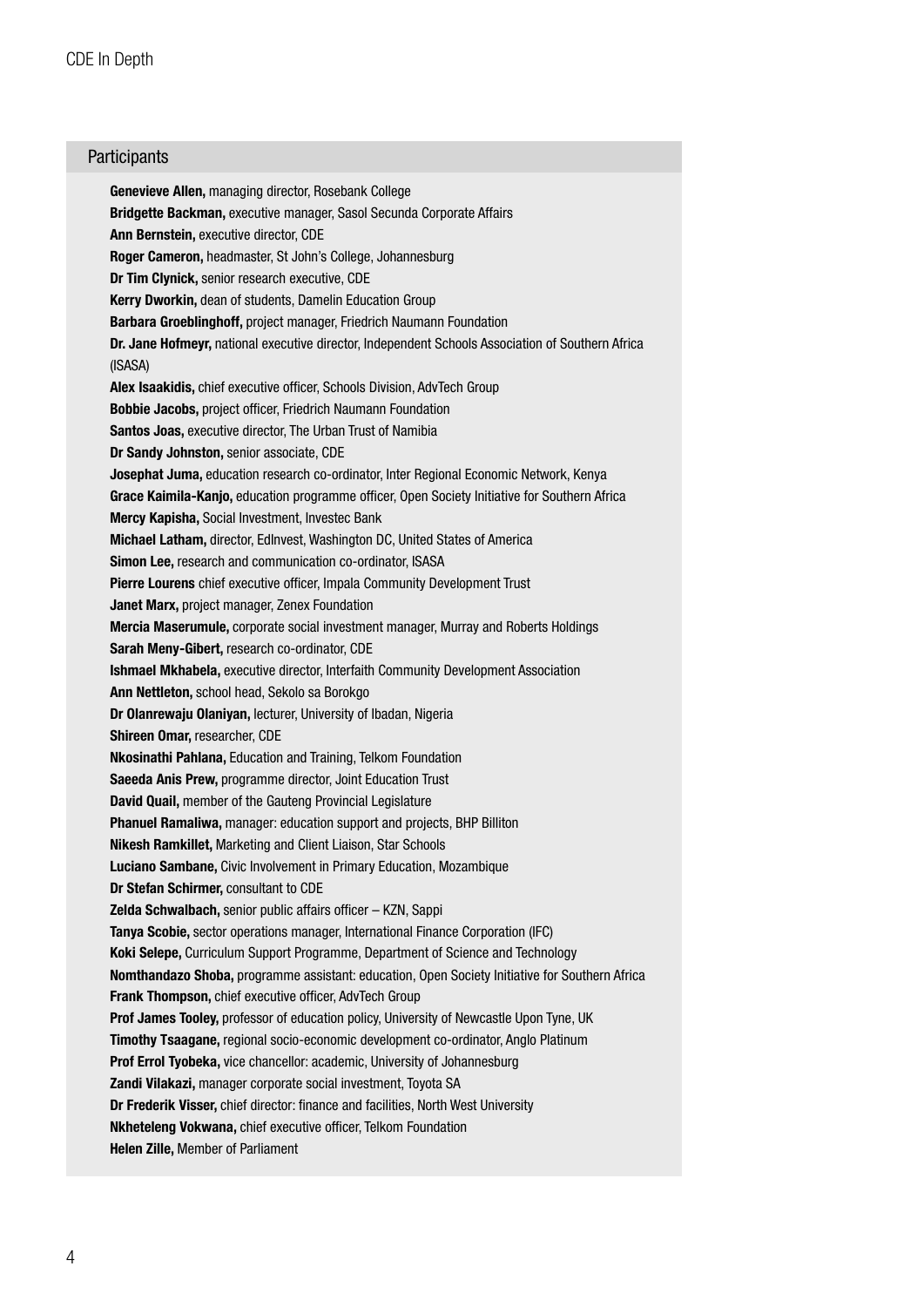# <span id="page-6-0"></span>Does the private sector have a role to play in educating the poor?

**James Tooley** and his researchers explored the nature, prevalence, and quality of private sector education in slums and other poor areas in Ghana, Nigeria, Kenya, India, and China. They found that:

- There are many private schools for the poor. •
- Free and/or public education is not necessary to increase the enrolment of poor children. In fact, the introduction of free public primary education for all in Kenya may have led to a net decline in school enrolment. •
- Private education for the poor compares well with public education in general, teaching quality and learner results were better in the private sector schools.
- It is not necessarily the better-resourced schools that perform better. On average,<br>It is not necessarily the better-resourced schools that perform better. On average, the private schools for the poor had fewer resources but achieved better results than their publicly funded counterparts.

Tooley and his colleagues arrived at these findings by confronting some negative assumptions about private sector education for the poor. Here are some of the most prevalent ones.

perceptions to the contrary, private education for the poor is widespread

## Assumption one: There is no private education for the poor

Despite popular perceptions to the contrary, private education for the poor is widespread. In fact, in the areas surveyed, most schools attended by the poor are private schools.

In the slums of Hyderabad, India, for example, 918 schools were recorded in the course of the project. Of these, 335 (or 37 per cent) were unrecognised unaided private schools, and 320 (35 percent) were government schools. The remaining schools were recognised unaided private or 'private aided schools'. Sixty-five per cent of children in the slum areas of the old city of Hyderabad attend unaided private schools.

By definition, there are no official figures for unrecognised unaided private schools and their pupil numbers in any country studied. As a result, official government enrolment figures (used by international organisations) consistently underestimate the number of children in school. Tooley and his researchers estimate that, as a result, enrolment may be underestimated by 30 per cent, or even more in some instances.

This has significant, and possibly dramatic, implications for the international effort to achieve 'education for all'. When people speak about children not being enrolled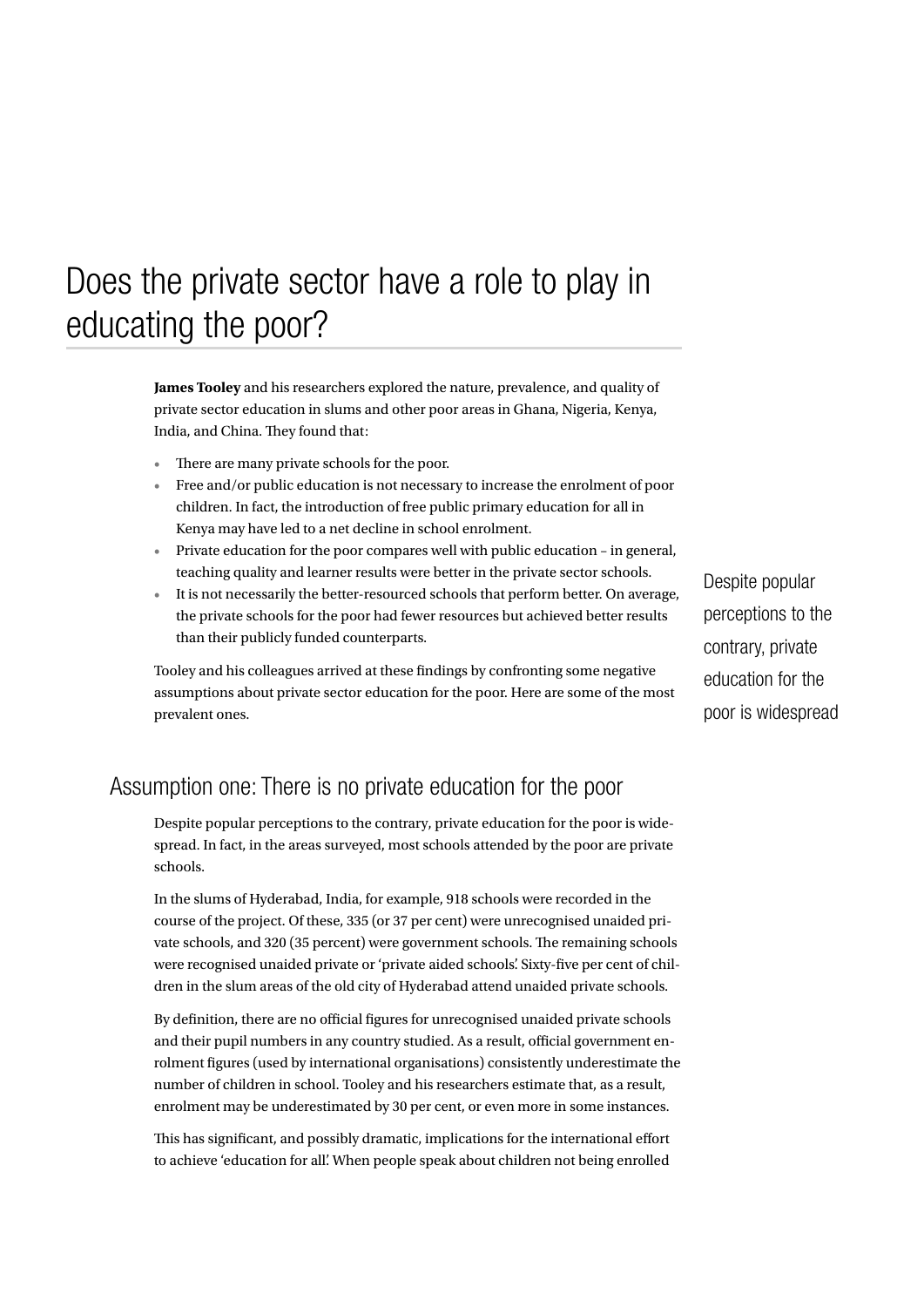in schools, they are missing up to 30 percent of poor children who are in unregistered private schools.

Thus the surveys show that, in those neighbourhoods, private schooling for the poor (in unrecognised and recognised private schools) is actually more important than government schooling. In poor areas ranging from India to Nigeria, well over 60 per cent of poor primary school children attend a private as opposed to a government school.

# Assumption two: Free public education is required to increase school enrolment by the poor

In January 2003, Kenya's 'Rainbow Coalition' government introduced free primary education in government schools. The move was widely acclaimed nationally and internationally, and the number of children enrolled in primary education in Kenya has reportedly increased by 1,2 million – a remarkable figure.

But is it really? Research in the slums of Kibera, Nairobi, showed that, when free primary education was introduced, there were 76 private schools in those areas, with about 12 000 students. When free primary education was introduced, these schools suffered a massive drop in enrolment, and at least 25 closed completely. Therefore, the additional enrolment in primary education resulted, largely or entirely, from children transferring from private to public schools.

# Assumption three: Private schools for the poor provide poor learning and teaching

Children transferring from private to government schools may not seem like a negative development, given the widespread perception that unregulated private schools for the poor are probably of poor quality. However, is this assumption valid? This issue was explored from three angles.

### Parents

In Kenya, as noted earlier, many parents moved their children to government schools when 'free primary education' was introduced. Following this, a number of these parents moved their children back to the private schools in the slums. Why was this? Parents indicated that they were very dissatisfied with the poor performance of teachers in the government schools. One father moved his daughter back to a private school which was in very poor physical condition. He said: 'If you're offered free fruit and vegetables in the market, they'll be rotten. If it's free food, it's rotten. If you want fresh fruit and vegetables, then you have to pay for it.'

In private schools, teachers are accountable to the school manager/owner (who can fire them), and through him or her to the parents (who can withdraw their children). The incentive structure is therefore much stronger in private schools than in government schools, where permanent appointments prevail and parental influence is far weaker.

Parents indicated that they were very dissatisfied with the poor performance of teachers in the government schools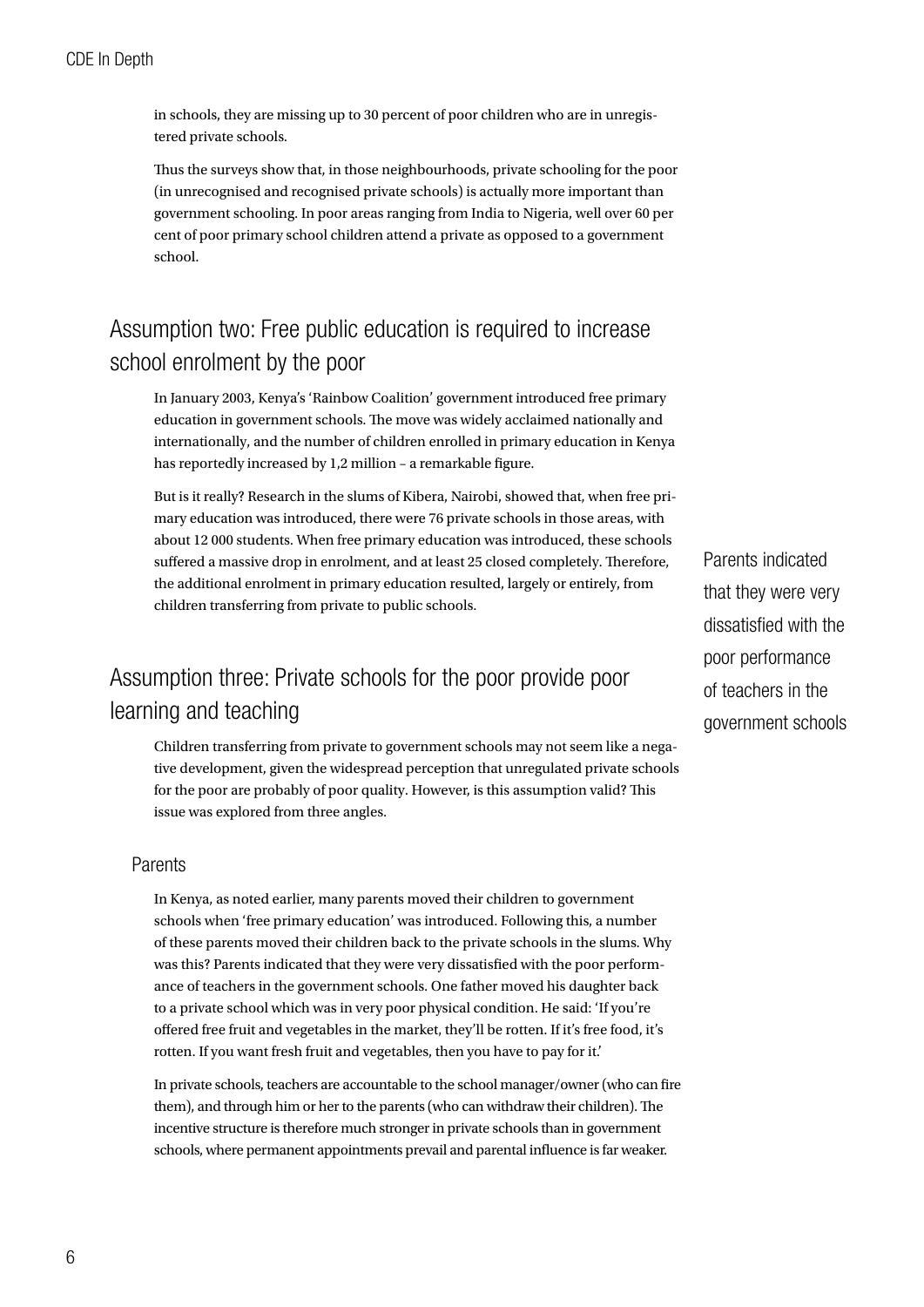## Educational inputs

Parents' perception of the poor quality of education provided by government schools is corroborated by field data painstakingly compiled during the five country surveys. Learner:teacher ratios are useful illustrations of this issue, with much lower ratios in private schools in all countries. Perhaps the most telling data in favour of private schools, again in all five countries, are the results of random visits to public and private schools. For example, the table below shows high levels of teacher absenteeism in Hyderabad's public schools. The other studies provide much corroborating data.

| Table 1: Hyderabad, India: teaching and absenteeism |                                 |                                    |                                   |                |        |        |  |
|-----------------------------------------------------|---------------------------------|------------------------------------|-----------------------------------|----------------|--------|--------|--|
|                                                     |                                 |                                    | Activity of the 4th grade teacher |                |        |        |  |
|                                                     |                                 |                                    | Teaching                          | Non-teaching   | Absent | Total  |  |
| School management type                              | Government                      | Count                              | 223                               | 59             | 17     | 299    |  |
|                                                     |                                 | % within school<br>management type | 74,6%                             | 19,7%          | 5,7%   | 100,0% |  |
|                                                     | Private aided                   | Count                              | 43                                | $\overline{2}$ |        | 45     |  |
|                                                     |                                 | % within school<br>management type | 95,6%                             | 4,4%           |        | 100,0% |  |
|                                                     | Private unaided<br>unrecognised | Count                              | 295                               | 18             | 13     | 326    |  |
|                                                     |                                 | % within school<br>management type | 90,5%                             | 5.5%           | 4.0%   | 100,0% |  |
|                                                     | Private unaided<br>recognised   | Count                              | 192                               | $\overline{4}$ | 1      | 197    |  |
|                                                     |                                 | % within school<br>management type | 97,5%                             | 2,0%           | 0.5%   | 100,0% |  |

## Learner achievement

Some 26 000 children in five countries were tested in IQ, mathematics, English (or Chinese in China), and usually one other subject. Questionnaires were given to pupils, their parents, teachers and school managers, to allow statistical control of all background variables. The results are currently under peer review, and so are not reported here. However, in terms of raw scores, the private schools outperform their government counterparts – and these advantages are maintained once background variables are controlled. Typical results come from Hyderabad and Ga, Ghana.

In Hyderabad, mean scores in mathematics were about 22 percentage points and 25 percentage points higher in private unrecognised and recognised schools respectively than in government schools. The advantage was even more pronounced for English.

In Ga, the advantage for both types of private schools was smaller but still large in terms of standard deviations, with average math scores being about six and 12 percentage points higher in private unregistered and registered schools respectively than in government schools. In English the advantage was about nine and 14 percentage points. In all the countries surveyed, government schools performed worst of all three school categories in all subjects, after controlling for all variables.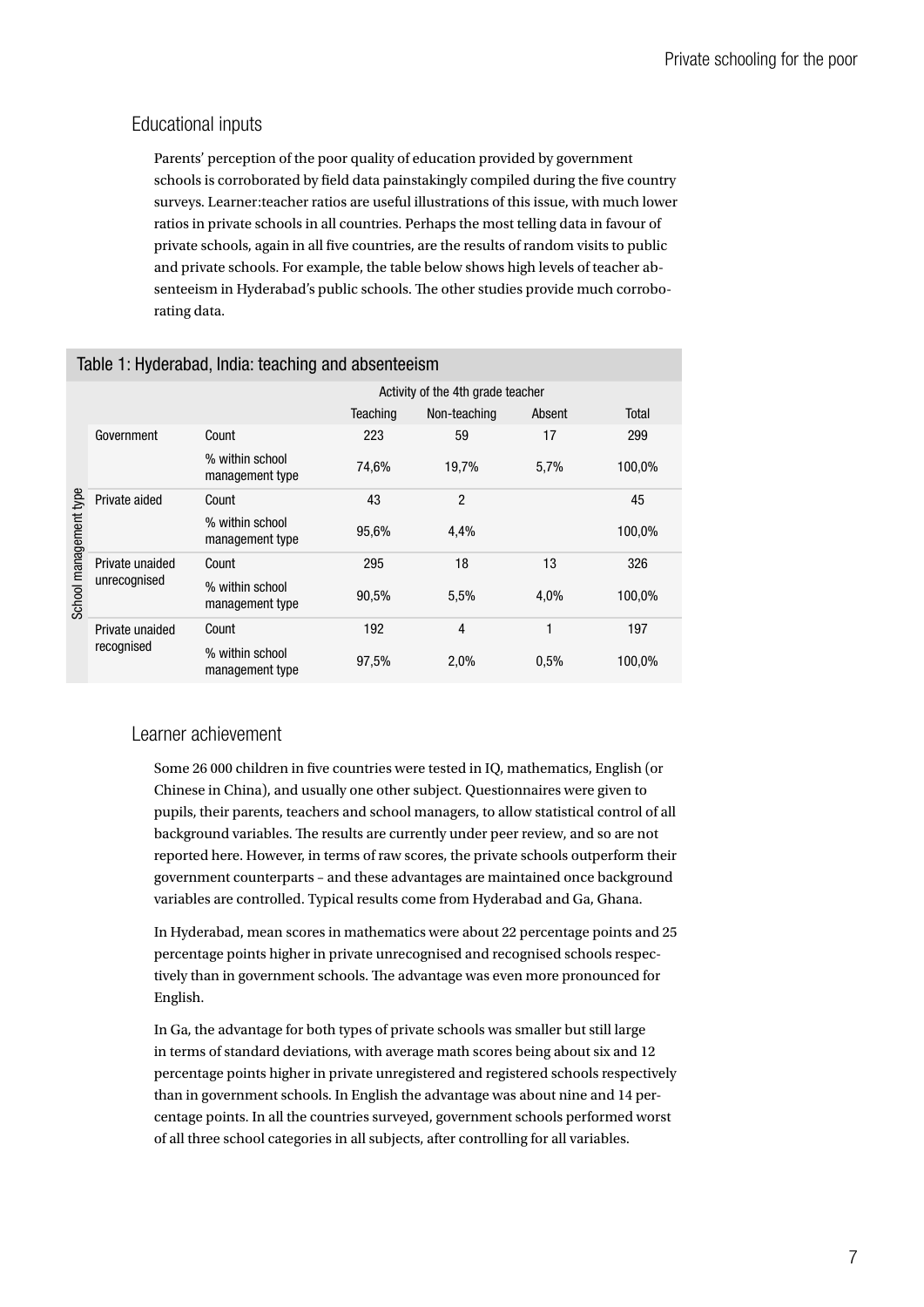## CDE In Depth

| Table 2: Raw scores in Hyderabad, India |                      |              |       |       |  |
|-----------------------------------------|----------------------|--------------|-------|-------|--|
| Subject                                 |                      | Mean % Score | SD.   | Cases |  |
| Math                                    | Government           | 38.41        | 26.51 | 1240  |  |
|                                         | Private unrecognised | 60.78        | 20.55 | 1315  |  |
|                                         | Private recognised   | 63.38        | 21.26 | 1355  |  |
|                                         | Total                | 54.59        | 25.38 | 3910  |  |
| English                                 | Government           | 22.44        | 20.63 | 1240  |  |
|                                         | Private unrecognised | 53.64        | 19.82 | 1315  |  |
|                                         | Private recognised   | 59.48        | 21.22 | 1355  |  |
|                                         | Total                | 45.77        | 26.10 | 3910  |  |
| Note, $SD = standard deviation$ .       |                      |              |       |       |  |

Source: Survey of Achievement data.

| Table 3: Raw scores in Ga, Ghana    |                      |              |           |       |  |
|-------------------------------------|----------------------|--------------|-----------|-------|--|
| Subject                             |                      | Mean % Score | <b>SD</b> | Cases |  |
| Math                                | Government           | 55.60        | 20.06     | 1364  |  |
|                                     | Private unrecognised | 61.31        | 19.38     | 665   |  |
|                                     | Private recognised   | 67.72        | 16.90     | 1521  |  |
|                                     | Total                | 61.86        | 19.42     | 3550  |  |
| English                             | Government           | 57.15        | 17.20     | 1356  |  |
|                                     | Private unrecognised | 65.67        | 17.73     | 666   |  |
|                                     | Private recognised   | 71.50        | 14.83     | 1517  |  |
|                                     | Total                | 64.91        | 17.56     | 3539  |  |
| Religious and                       | Government           | 52.65        | 17.84     | 1372  |  |
| moral education                     | Private unregistered | 60.13        | 16.39     | 686   |  |
|                                     | Private registered   | 63.05        | 14.46     | 1536  |  |
|                                     | Total                | 58.53        | 16.86     | 3594  |  |
| Note: $SD = standard deviation$ .   |                      |              |           |       |  |
| Source: Survey of Achievement data. |                      |              |           |       |  |

Figure 1: Hyderabad, India: learner achievement (3910 children from sample of 153 schools)

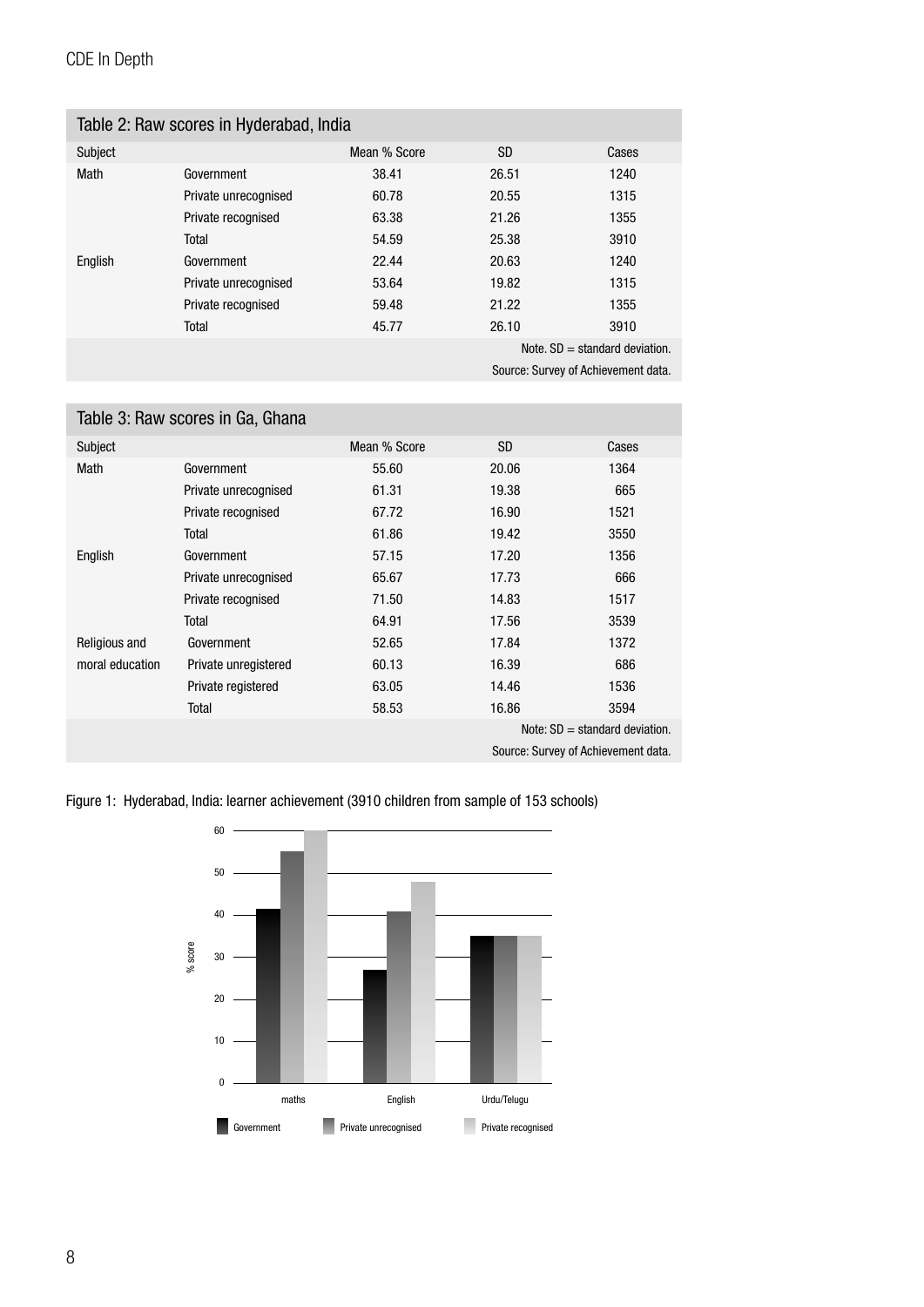# Assumption four: Private schools outperform government schools because they are better resourced

Comparative data on teachers' salaries indicate a very close correlation among data from all five countries: teachers' salaries in government schools are consistently four times higher than teachers' salaries in unrecognised private schools, and more than twice as high as in the recognised schools. Yet these schools are outperforming the government schools despite being more poorly resourced.

Government schools on average perform worse than private schools – registered or not. The result is that when poor parents do have a choice, they send their children to private schools, preferably in their neighbourhoods.

This does not mean there are no high-performing government schools, or poorly performing private schools, in the poor areas studied. Each country must identify factors that account for performance variations within school types (public, unregistered private, and registered private), thus avoiding the blanket condemnation of school types that often occurs. Although successful schools usually share several basic practices, it does not follow that there is one basic success model for all schools.

Most successful low-income private schools are succeeding because they are able to do some basic things very differently. Private school owners, for example, are aware of the plight of the poorest of the poor, and some offer free or subsidised scholarships to parents who are too poor to send their children to private school, or to children who have been orphaned or who are from large families.

Yet many private schools, particularly unrecognised schools, report that the public authorities in their areas are continually trying to close them down, and that no one recognises what they do: 'If the BBC ever comes in and films them, it's only to say how awful these places are. I'd like to celebrate what they do, celebrate their achievement, their entrepreneurship and so on,' Tooley stated.

Most successful low-income private schools are succeeding because they are able to do some basic things very differently

### Researching the global private education sector: Prof Tooley's research agenda

James Tooley has recently directed an international research programme examining the role of private schools serving poor families in Asia and Africa, funded by the John Templeton Foundation. Research was conducted in low-income areas in India, China, Nigeria, Kenya, and Ghana.

Previously, he directed a global study of investment opportunities for private education in developing countries for the IFC – the private finance arm of the World Bank – which led to his publication The Global Education Industry (IEA 1999), now in its second edition. This study explored the private education market and the regulatory and investment climate in a dozen countries in Africa, Asia, Latin America, and Eastern Europe, and also included detailed case studies of 20 private education companies or institutions.

Tooley has also consulted to the IFC, World Bank, UN, UNESCO, and Asian Development Bank Institute on private education in developing countries. He is a frequent keynote speaker at international conferences on the global education industry.

CDE 2005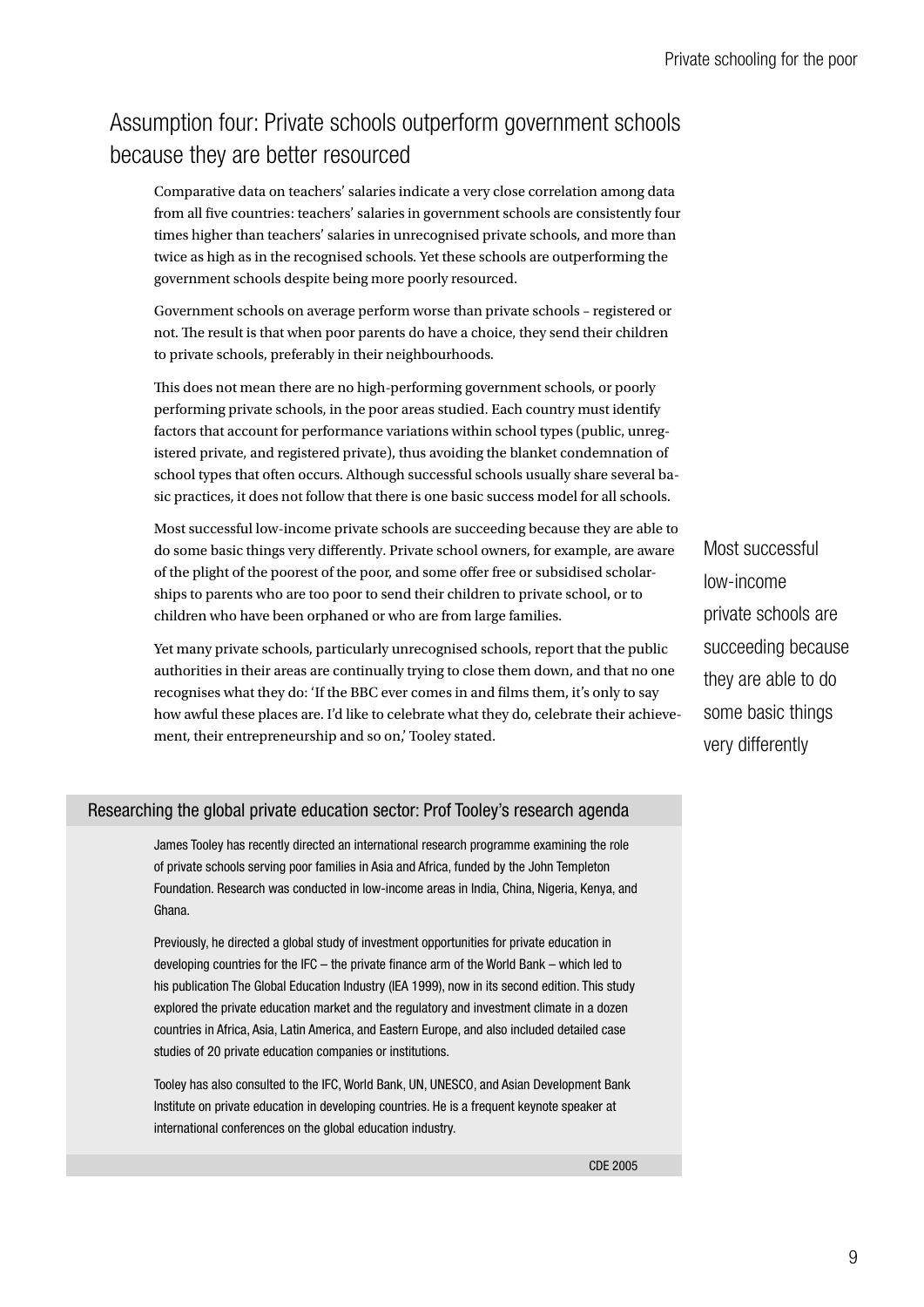<span id="page-11-0"></span>According to Tooley, the conclusion is inescapable: in the countries studied at least, private schools for the poor achieve more, and at lower cost, than government schools. Not everyone is served by private schools, but the great majority are. Therefore, it should be recognised that private schools for the poor do exist, and that they have a major role to play. If aid is channelled only to state education systems, it would be concentrated on the low-achieving and expensive option. Instead, the way forward may be to encourage private entrepreneurs who have shown themselves to be able and willing to serve the poor. Funds could be channelled through a revolving loan fund, for instance, to help private schools improve their infrastructure, or through voucher schemes to help the poorest access the higher quality private education that is already available.

# Lagos, Nigeria: poor parents support neighbourhood private schools

*In June 2003, the Nigerian government directed that all unregistered and registered private schools in Lagos should close or reapply for registration. This deadline has come and gone. In his presentation, Dr Olanrewaju Olaniyan examined the reasons why poor parents and private education entrepreneurs ('edupreneurs') are thriving in Nigeria's capital.*

The answers can be found on visiting each of the private schools themselves, in this case located in an area of Lagos that contains a major slum area called Makoko which is built on stilts above the filthy waters of the Lagos lagoon.

The Nigerian government does not have a complete list of all the private schools. This determined the research method – since nobody knew the number of schools, researchers were employed to traverse all the streets and count all the schools in every street, whether primary, secondary, registered or unregistered.

Officially there are 1,2 million pupils in Lagos's primary schools, amounting to an enrolment rate of 50 percent. However, the study found an additional 400 000 learners in 1 754 unregistered private schools. Official figures undercount the number of primary school learners by nearly 33 per cent.

Private schools are owned by individual entrepreneurs who manage them along purely commercial lines. They have clear rules for controlling and disciplining staff and learners. There are two associations of private school owners in Lagos: one for registered and recognised schools, the other for unregistered schools, together representing 67 per cent of the primary school learners in Lagos. This shows why closing these schools would be such a difficult undertaking.

School income is generated mainly from school fees, and profits are retained in the schools. Donations are infrequent. Bank loans are not used to finance the schools. One reason may be a lack of collateral; another may be the high interest rates in Nigeria (about 25 per cent).

In the countries studied, private schools for the poor achieve more, and at lower cost, than government schools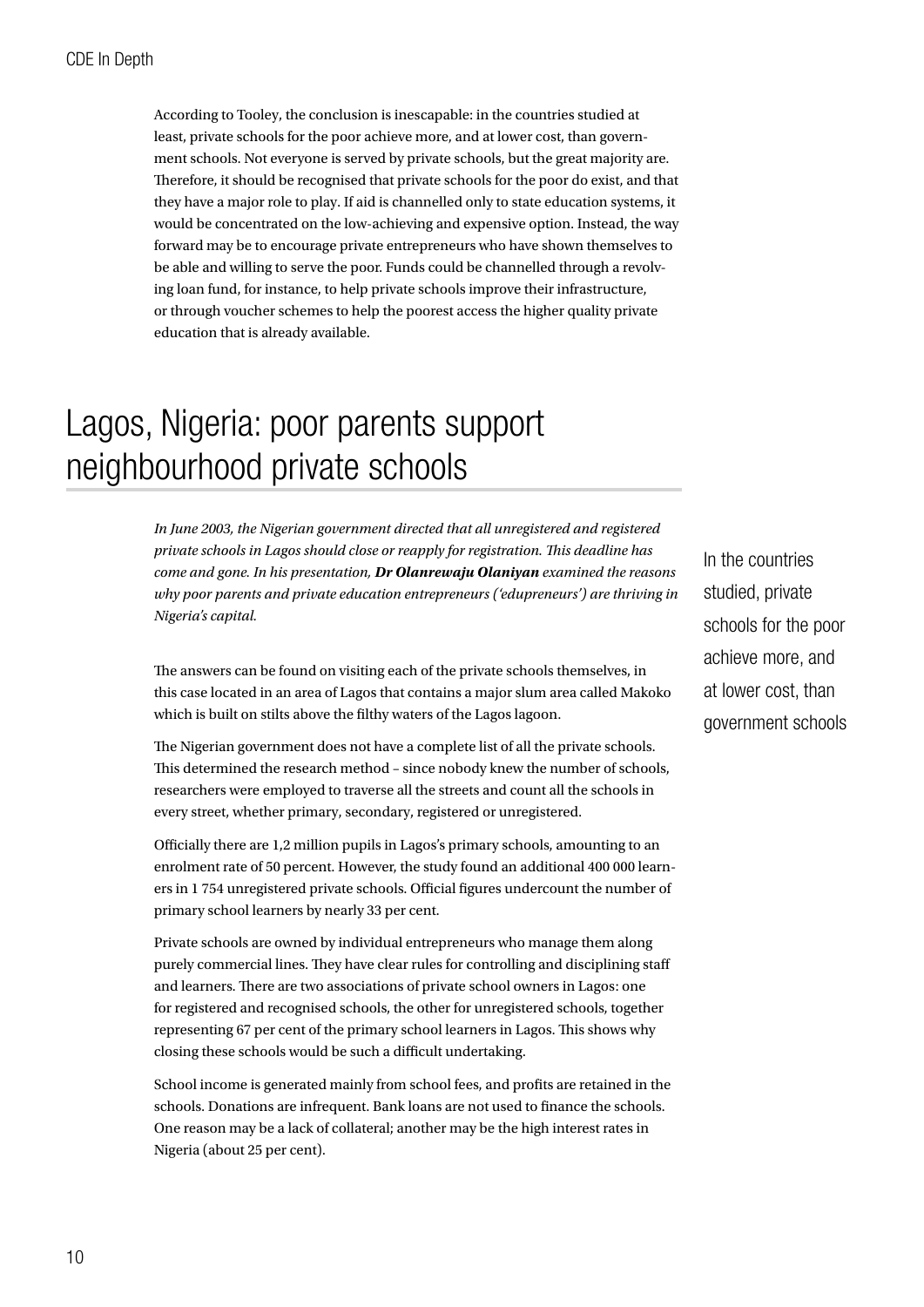Registered private schools charge higher fees than unregistered private schools, and school fees are generally higher in non-poor areas than poor areas. Registered private schools must pay government taxes and levies. While unregistered private schools do not pay tax, they put an allocation aside which they use to pay 'extra-legal fees' – among other things, paying off school inspectors.

Despite the fact that almost all these schools are in low-income areas, nearly all have scholarship programmes. About 24 per cent of learners are on concessionary lists; 31 per cent of private schools have free scholarships, administered by the school proprietor (always the school head). At times, the school fees are delayed until the parents can pay, or payments are made daily when cash is available.

Most school buildings are in poor condition. However, parents told researchers: 'Why do you expect our children to go to a brick building? The houses we live in are just like the schools, so what is special about all these big school buildings that you are talking about?'

Schools also compete fiercely among themselves, and try to maintain consumer loyalty. Some introduce special subjects such as computers, religious knowledge, and French. Others choose to offer subjects in English and not in their pupils' mother tongues: most parents want their children to speak English, and attend schools where English is the first language. The private schools understand this, and use this to stay ahead of the public schools.

Fifty-two per cent of teachers are female. In contrast to public schools, where all the teachers are permanent, in private schools, permanent and temporary teacher appointments are split about 50:50. In the unregistered schools, however, a greater proportion of teachers are temporarily employed.

Teachers in government schools are older on average than those in private schools, and tend to be far better qualified; some even hold masters' degrees, while many teachers in private schools only have basic school teaching certificates. Yet teachers in unregistered private schools achieve higher average scores in IQ tests than those in government or registered private schools. Teachers in registered and unregistered private schools earn as little as \$12 to \$20 a month.

Consistently less teaching takes place in government than in private schools. Unregistered or 'illegal' private schools achieved better results than registered schools, which helps to explain why parents send their children there. Another reason is that unregistered private schools in particular allow over-age enrolment; about 37 per cent of these children work in addition to attending school.

Private schools consistently perform better than government schools in three subjects: English language, mathematics, and social studies.

Most fathers and mothers of learners in private schools are self-employed artisans (only about 12,7 per cent of mothers are housewives). Some 25 per cent of the parents earn less than \$35 a month. When asked what their school of choice would be, 44 per cent of parents of children at government schools said that, if the fees were the same, they would prefer to send their children to private schools. The majority of parents whose children are in private schools are satisfied with their choice, and rate the schools highly on such matters as teachers' ability, discipline, homework, and knowledge of English in comparison with government schools.

Consistently less teaching takes place in government than in private schools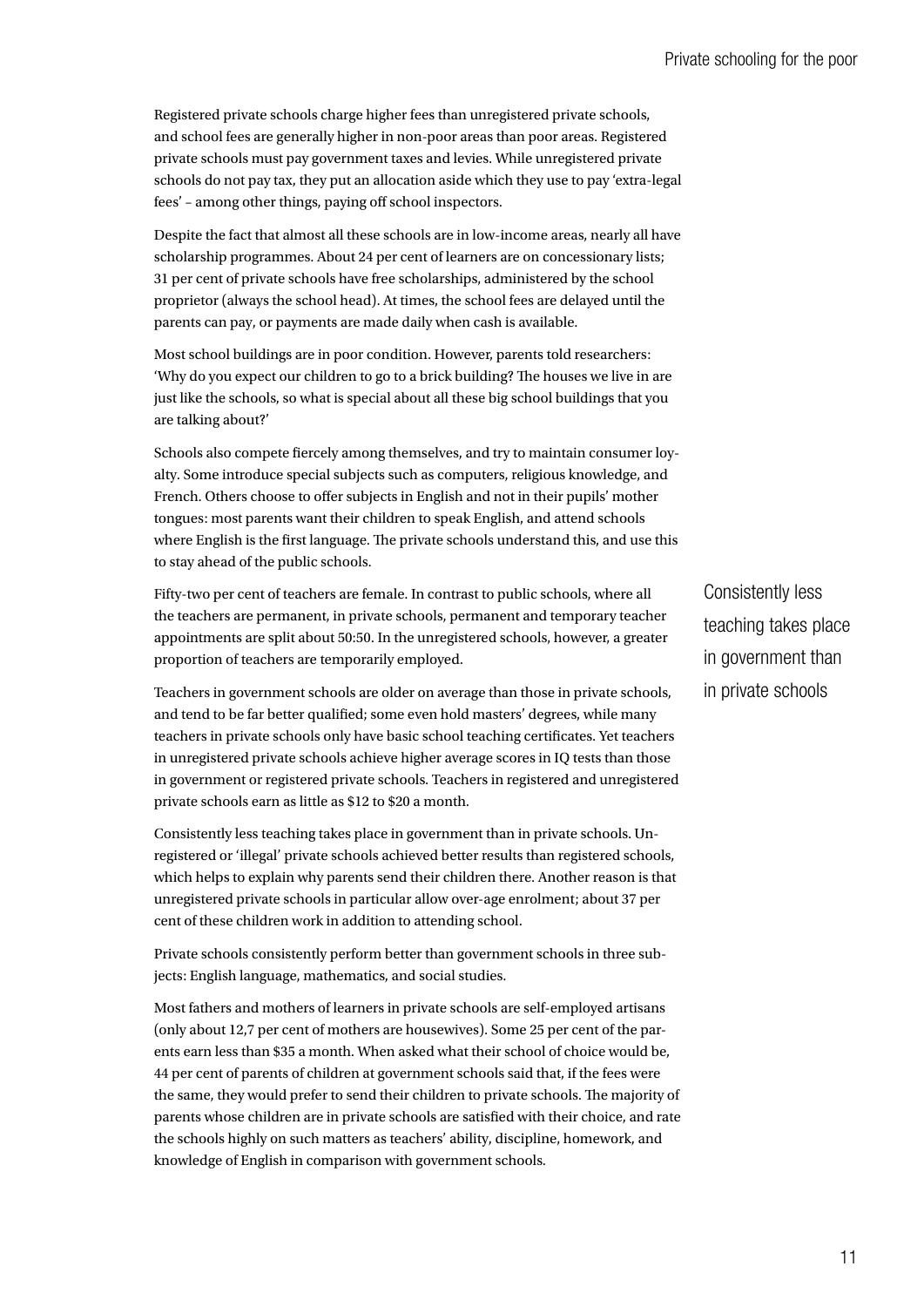However, local community ties may also be a major factor for poor parents who choose private over public schools (see box: *Poor private schools as neighbourhood communities*, this page).

Private schools receive no government resources, whether registered or not. Why, then, has the Nigerian government not been able to close down the private schools? According to the study, the reason is that government schools in poor areas cannot provide the required quantity and quality of schooling the people want. In operational terms, private schools in poor areas are superior to similarly located government schools – in low-income areas, sanitation is bad, solid waste disposal is bad, and the condition of all schools is therefore dictated by the condition of the area.

Illegal private schools flourish in Nigeria's regulatory environment, because many of the regulations create compliance problems for all schools. One example is the regulation requiring schools to have land of at least one hectare. Another states that a school must have a minimum of 12 classrooms before it can open. Low-income schools in crowded slums simply find it impossible to comply with these sorts of regulations.

Poor private schools as neighbourhood communities

### Overcoming social distance

'In many government schools in the slums teachers are bussed in from outside. There's also social distance between the teacher and the kids. The private schools pay much lower salaries but the teachers are also drawn from within the community. These private schools are organic and therefore they are able to respond organically to the community, in many ways.' (Tooley)

## Flexible school policies

'Private schools can also be very flexible. For example, in many communities parents are too poor to afford uniforms. Children going to the 'free public schools' must have two uniforms, and pay for them up front or by means of a levy or additional fees. Private schools offer parents more options and flexibility in this regard without the stigma of not being able to afford uniforms.'(Tooley)

'Private schools are also more flexible regarding payment of school fees. In Ghana you can pay school fees on a daily basis. The daily fee is actually slightly more, if you averaged it over the term, than the levy in government schools. However if your father's a fisherman, and he doesn't catch any fish today, you don't go to school. You go to school tomorrow and you catch up. There's plenty of flexible time in school or after school to catch up, so that sort of flexibility (of uniforms or if you're sick), the teacher understands.' (Tooley)

'We have the scourge of HIV/AIDS, which is leaving many children orphaned. These children now have to cater for their brothers, have to cater for their sisters, and at the same time they have to be in school. Formal schools do not have an arrangement for these people, who have to feed their brothers and sisters and also require learning. Poor private schools are helping.' (Participant)

Illegal private schools flourish in Nigeria's regulatory environment, because many of the regulations create compliance problems for all schools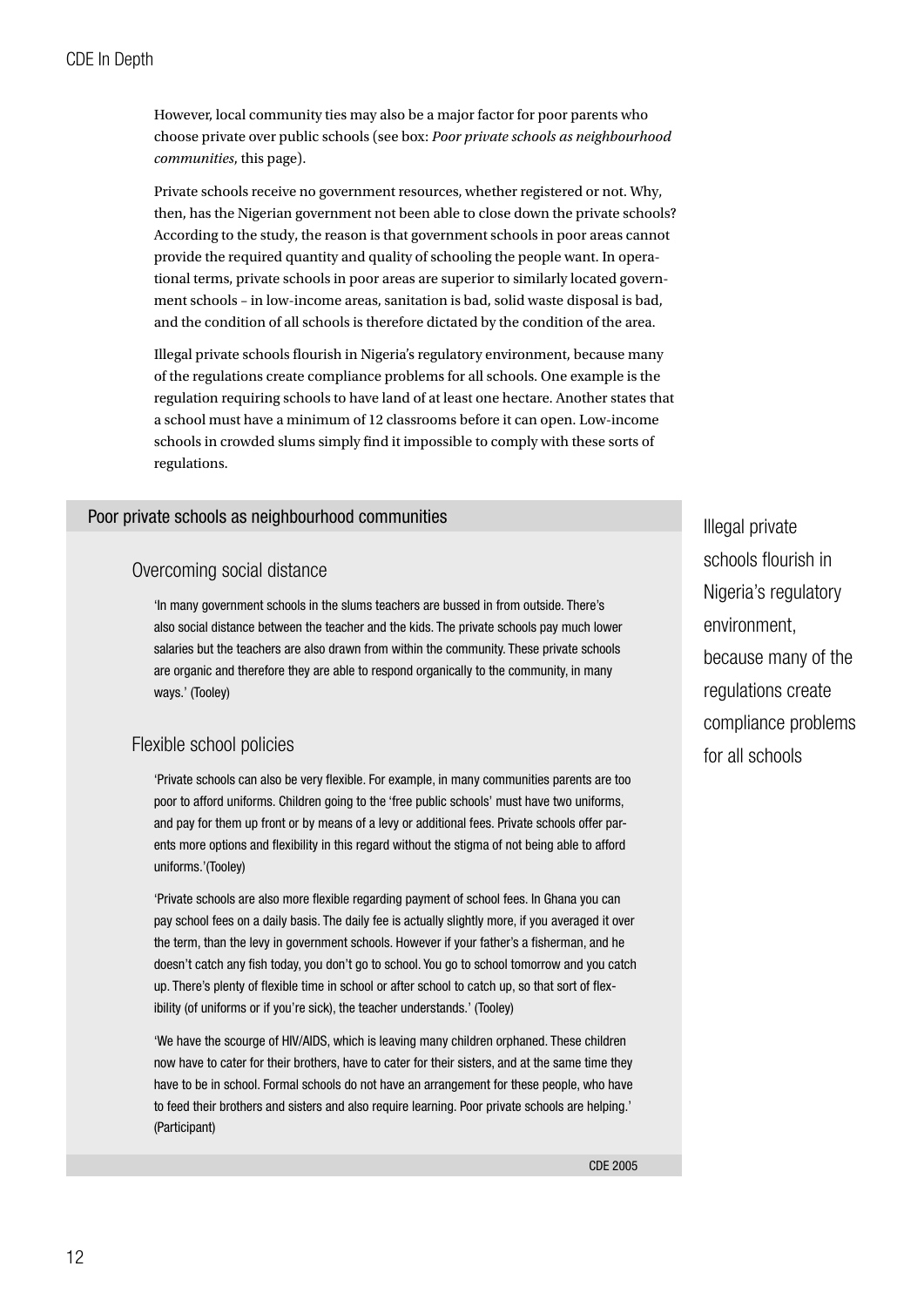<span id="page-14-0"></span>The private schools of Lagos also serve other economic purposes, such as reducing poverty. Registered private schools in Lagos employ more than 16 000 people, though their wages are low. Added to this, private school providers allow pupils to pay concession fees, and even give them full scholarships. It is hardly surprising, then, that the government has failed in its efforts to shut down this thriving education sector.

# Contracting private education services to widen access for the poor

*Michael Latham asks how state contracting of private education services can improve schooling for poor learners. He prefers the term 'non-state provider' to private provider, since education providers range from pure 'for-profit' companies to philanthropic ventures.*

We know that new non-state schools must meet minimum regulatory requirements. This is where developing country bureaucracies are at their most effective in linking with non-state providers. However, a lack of financial and human capital undermines efforts to either regulate or support the non-state sector: these schools are not inspected, education standards are not monitored, learning and teaching support is withheld, and finances are not audited. So what can be done?

In many countries, the state provides the public with detailed information about the annual performance of all schools, public or private. Parents choose the schools that offer the best education returns. The state can offer schools incentives for meeting certain compliance standards; these incentives may include financial support, training resources, and credit. Alternatively, the state can formally contract non-state providers and hold them accountable for meeting the terms of the contract. Contracting education services is the most promising way of supporting desirable education outcomes in the non-state sector. Various types of contracts have emerged, each with specific advantages for expanding the reach of affordable, quality schooling.

## Management contracts

Under a management contract, a non-state provider manages government infrastructure and employs government staff – this essentially amounts to the private management of public schools. The private operator is paid a fixed amount per student (students don't pay any fees) or a fixed management fee in return for meeting specific performance benchmarks. In the United States more than 450 public schools, with more than 200 000 students, are run under private management contracts ('charter schools'). The management contracts typically specify enrolment criteria and support for poorer learners.

**Contracting** education services is the most promising way of supporting desirable education outcomes in the non-state sector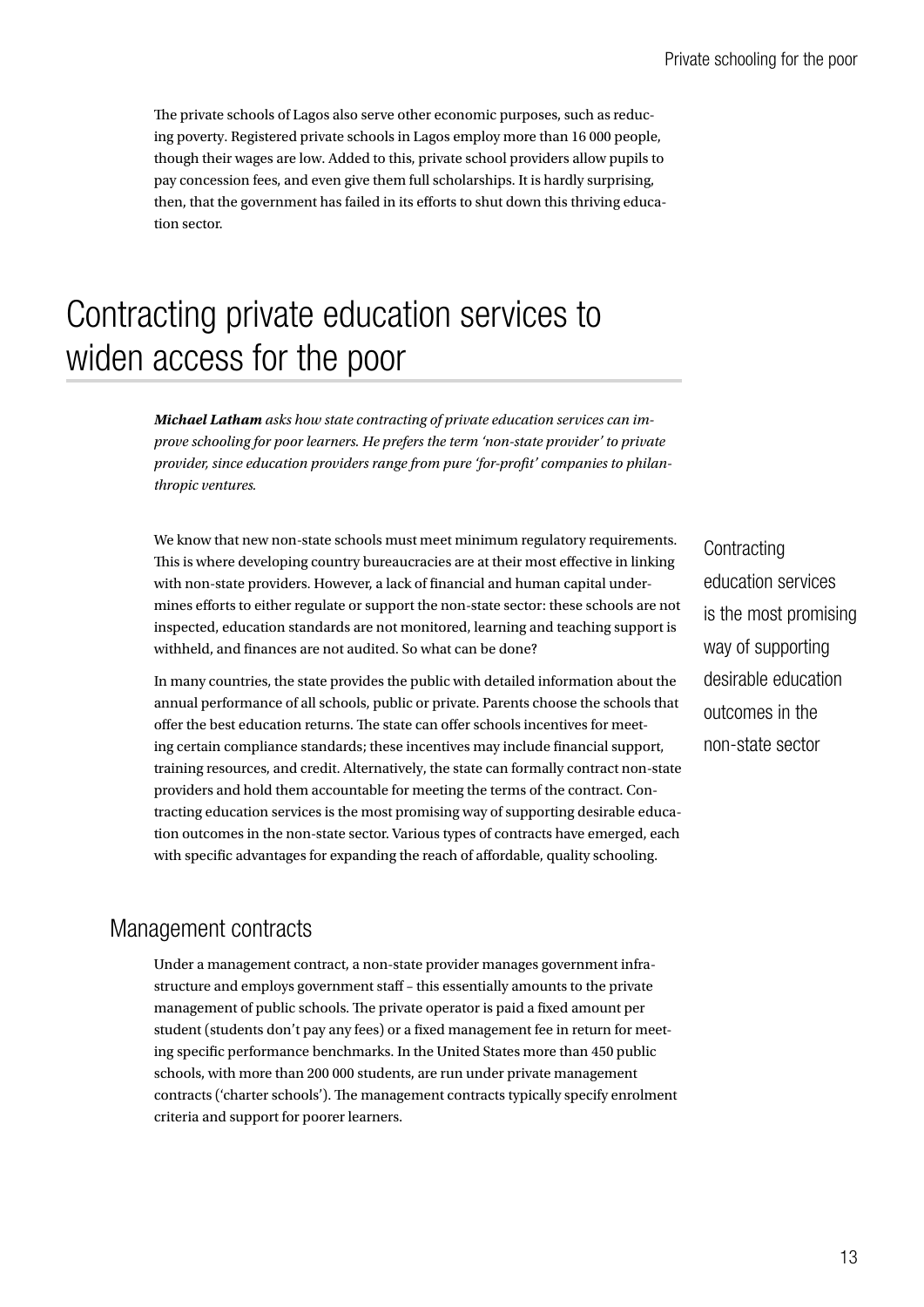## Service delivery contracts

Under service delivery contracts, non-state providers use their own infrastructure and staff to provide specific services. A relevant example is where the state 'buys' places at non-state schools for public students, at an agreed rate. In Côte d'Ivoire, the state pays for 40 percent of secondary school students to attend non-state schools. In the Philippines, more than 300 000 students attend non-state schools, amounting to the largest state service delivery contract in the world. The advantage for poor learners is that there are no costs, and the main advantage for the state is that it spends no more than the average spent on learners at public schools, and also doesn't have to make any capital investments.

### Financing private education for the poor in Ghana

In Ghana, there is a strong demand for education provided by the private sector in middleincome and poor areas. But private schools struggle to access finance, which limits their potential impact.

Few banks are willing to invest in these schools. According to Tanya Scobie, sector operations manager of the IFC, education is 'actually pretty good business; [schools] make predictable cash flow, but banks don't typically have a good understanding of the [education] sector.' Banks therefore extend only short-term loans at very high interest rates.

In response to this, the IFC has implemented a joint investment and technical assistance programme in Ghana, providing, among other things, partial credit guarantees for schools. Banks regard this as an attractive initiative, and loans have been extended for longer periods at reduced interest rates.

Apart from the perceived risk factor, the schools lack collateral, thus hampering their access to finance. This problem has been partially mitigated by having parents pay tuition fees directly to the banks rather than to the school; this allows the schools' debts to be serviced before any revenue is passed on to the schools themselves.

According to Scobie, many school managers have poor managerial skills, and no training in drawing up business plans or managing their accounts. The IFC's programme provides support and training in these areas. This also increases the schools' ability to access loans, as they can approach banks with business plans.

Scobie says that although the Ghanaian government formally supports the provision of private education for poor learners, it provides private schools with little actual support. The IFC is planning a public awareness campaign to counter the 'entrenched ideology in the country, [even] amongst donors', that private sector involvement is education is inappropriate and undesirable.

The IFC is also planning to establish a management consultancy which will continue to support these private schools after its programme has ended.

Is this a way forward for private schooling for the poor in South Africa?

Under service delivery contracts, non-state providers use their own infrastructure and staff to provide specific services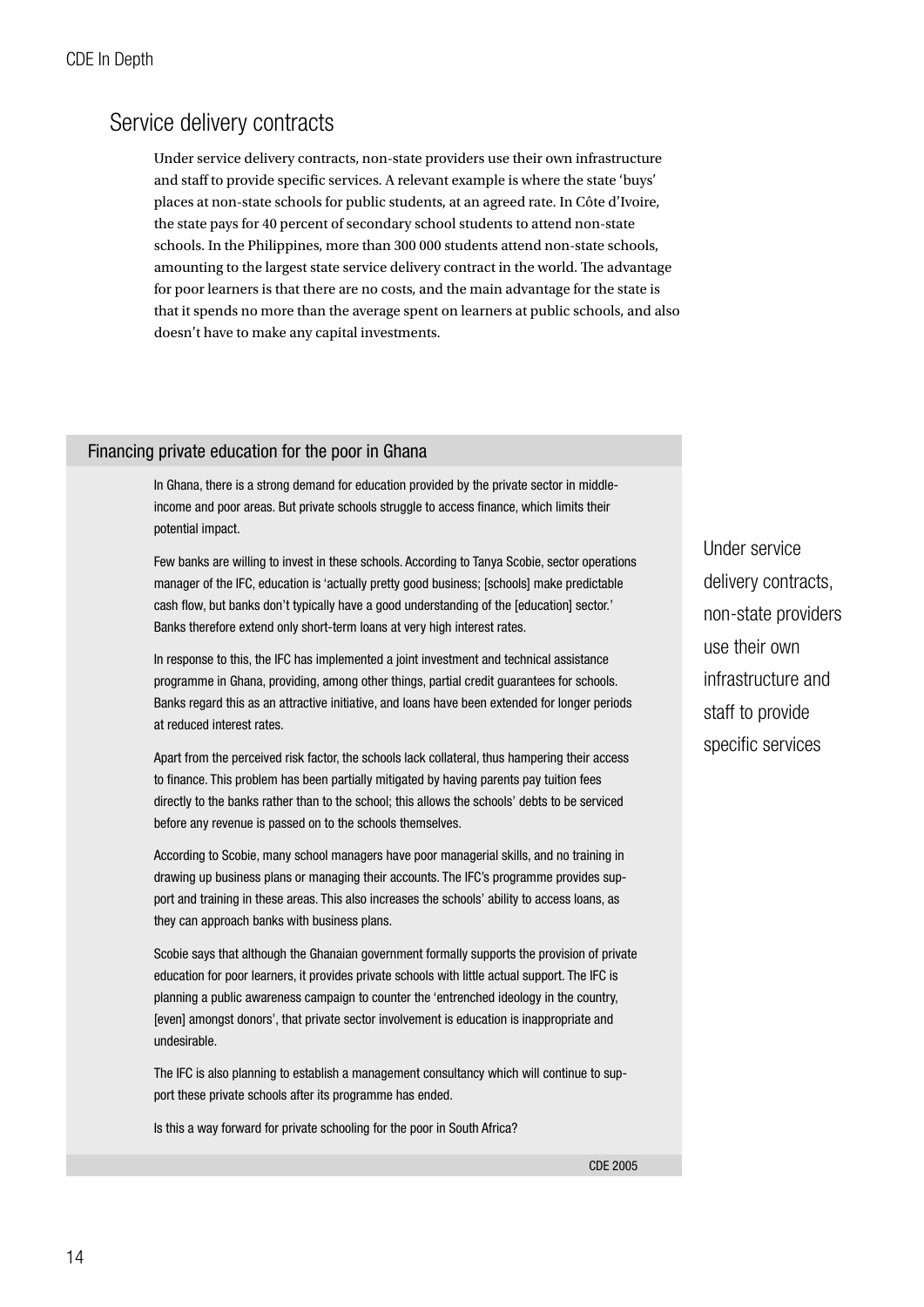Private schooling for the poor

# Public–private partnerships

Formal public–private partnerships (PPPs) are another contractual form utilised in this sector. Perhaps the most controversial model currently in use is that described as 'build, maintain, operate, hand over'. Acting under contract, investors provide the capital; build, operate, and maintain the school; and then, after a certain period of time, hand it over to the public sector. State payments are contingent on the contractors meeting performance standards specified in the contract.

In other PPPs, specialised curriculum and administrative services are contracted from providers. There are many examples: Pythagoras in Brazil provides 'school improvement' packages to schools, while De la Salle in the Philippines and the Lebanese organisation SABIS provide accreditation and support services. Each is an example of a PPP that directly assists non-state (private) schools with accreditation and management support – a major challenge in many private schools.

Finally, the state can contract a non-state provider to 'turn around' non-performing state schools. In the United Kingdom, authorities 'outsource' non-performing public schools to private 'turnaround' specialists. A PPP of this kind allows for the rapid transformation of underperforming schools – often very poor schools with entrenched social problems.

Many private schools in poor communities can be described as 'horrid, fly-by-night, and dreadful'. In these schools the challenge is to encourage educational entrepreneurs ('edupreneurs') to risk their capital. Commercial banks are wary of lending to schools: there are risks involved in having to foreclose and 'throw poor children on to the street'. State financial subsidies can help these private schools: however, officials very often object to the notion of state support (especially financial) for non-state schools. This is particularly so in the case of 'for-profit' schools. As a result, non-state providers are often subject to more public scrutiny than the state sector. NGOs and community organisations are politically more palatable to many states than for-profit providers.

A key question is how to develop a formal 'relational contract' between the state and non-state sectors in respect of poor schools that are providing a public good. Poor private schools are weak and disorganised; the state holds all the cards. For this partnership to work, the state must recognise this power imbalance and agree to work in a supportive way. This 'relational contract' extends to finding appropriate funding mechanisms. It may be highly desirable to involve a third party in negotiating on behalf of poor schools with potential commercial funders – the IFC, for example, has the right combination of resources to play this role, but so do other organisations and associations for non-state providers.

# Some key themes

Many of Tooley's findings resonated with participants' observations of new and unofficial educational institutions in informal settlements, inner city warehouses, and other sites across South Africa. However, the fact that the Human Science Research

The state can contract a nonstate provider to 'turn around' nonperforming state schools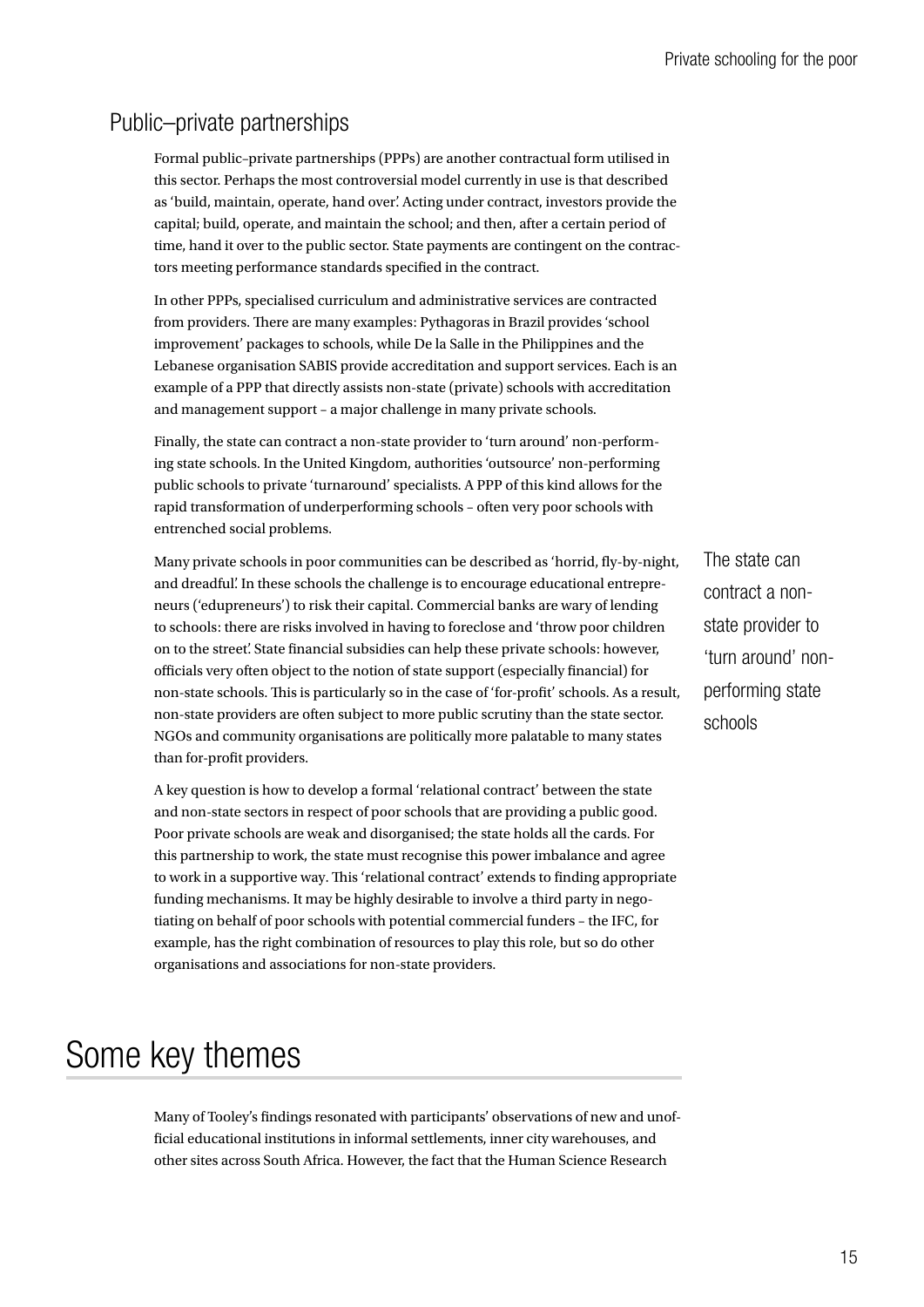<span id="page-17-0"></span>Council (HSRC) counted 2 000 independent schools in South Africa in 2001 while the government's database captures only 1 000 suggests that denial of the role and existence of private schools for the poor is a factor in this country as well. Certainly, the profile of private education in South Africa is changing faster than commonly understood (see box: *South Africa's independent school sector: some key facts*, this page).

The input of the international experts has significantly raised the bar on what local analysts should know about private schooling for poor communities in South Africa. Besides this, their work forces local analysts to ask old questions in new ways, and a host of new ones as well.

The presentations suggest that a new, dynamic, and more practical approach is needed by all stakeholders: parents, public and private sectors, and private schools and their associations. Participants recognised that South African experiences were often similar to international ones, but sometimes also significantly different. In this section, nine themes emanating from the presentations and subsequent discussions are outlined.

#### The neighbourhood role of private education in poor areas •

Participants noted that there is little doubt that private schools for the poor existed in South Africa in large numbers, and in many localities. One important question was whether they dominated education provision in these areas, as was happening elsewhere. The answers to this and other basic questions were not known.

#### The extent of unregistered schools •

Another basic issue is measuring the number of unregistered private schools in these localities, and their importance to poor learners. Their numbers and learner enrolments will not be known until the kind of research outlined by Tooley and Olaniyan has been conducted. This raises the question of how accurate official edu-

### South Africa's independent school sector: some key facts

- 1 900 registered schools (550 in 1990). •
- An unknown number of unregistered schools. •
- More than 400 000 learners (fewer than 150 000 in 1990). •
- 70 per cent of learners are black (58 per cent are African). •
- Most private schools charge less than R8 000 a year per learner. •
- The bulk of learners are in middle- to low-income categories. •
- The vast majority (95 per cent) of independent schools are non-profit. •
- More than 70 per cent of private schools are religious or community-based. •
- Elite schools make up perhaps 10 per cent of the total registered schools. •
- About 50 per cent of schools are affiliated to an association. •
- Small size is a major financial constraint among low-fee schools. •

The input of the international experts has significantly raised the bar on what local analysts should know about private schooling for poor communities in South Africa

Source: ISASA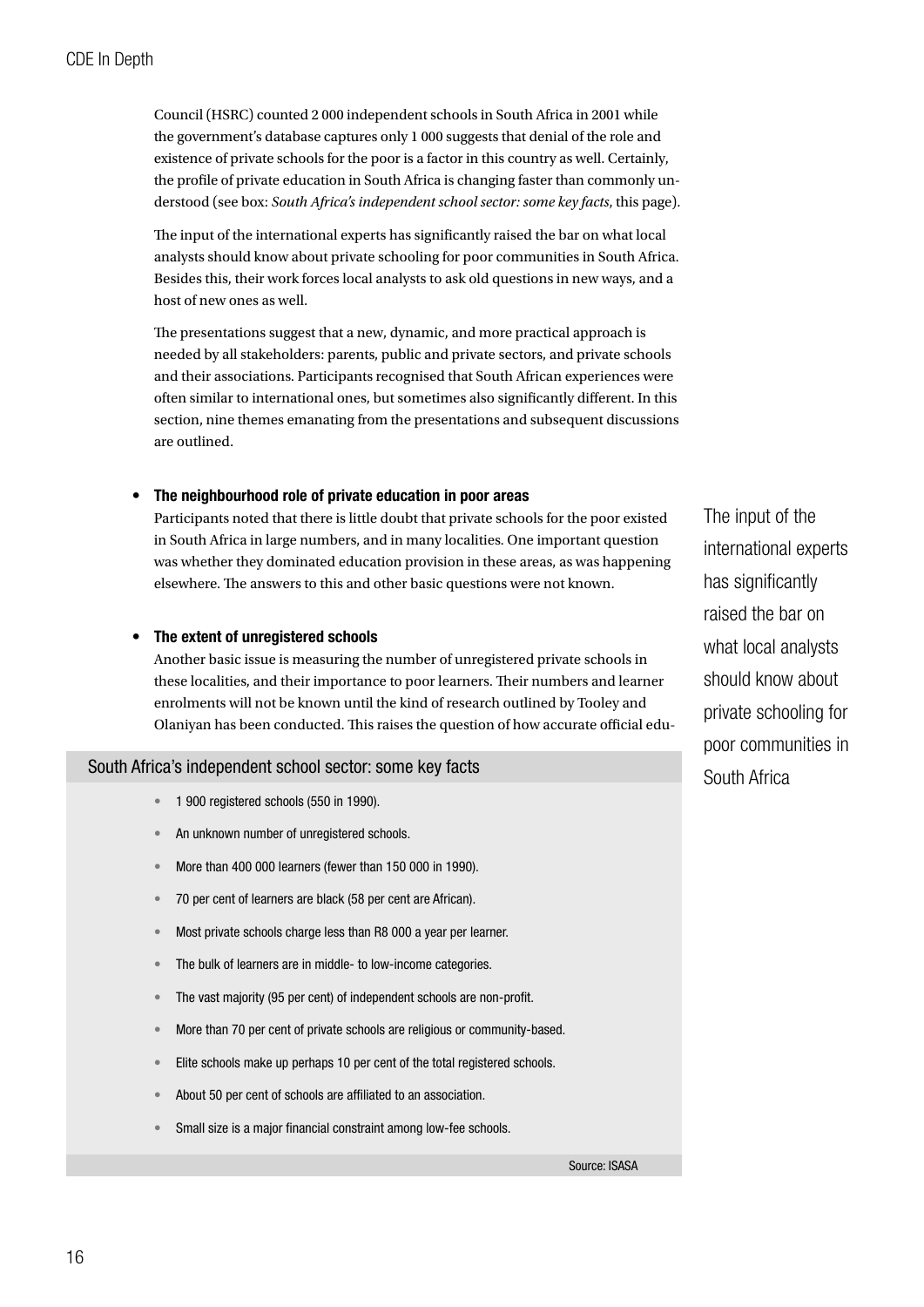cation statistics are. Do they reflect the realities of education in all our communities, particularly where the poorest people live? What faith can we put in our official statistics? The data at the disposal of policy-makers should be as accurate as possible.

#### The policy implications of private schooling for the public and private sectors •

If Tooley and others are correct – and participants agreed that their findings would probably hold for South Africa as well – the country may well be neglecting an important educational resource which could significantly enhance the opportunities and life choices of poorer South Africans. But this insight needs to be matched by some hard policy questions, including how such schools should be dealt with in national, provincial, and municipal education policies and strategies. This situation also has policy implications for those South African corporations, education foundations, and other donors which presently spurn investment in private schooling on the grounds that this is an 'elite sector'.

#### The nature of demand for private schooling •

How important private schooling is for learners in poorer areas, and for previously disadvantaged families, requires substantial further study. Comparative studies of this kind generate anxiety and competition among all schools, public and private. Nevertheless, this is an essential area for research, which will clarify the returns on the country's investments in education in both sectors.

Besides careful quantitative work, the nature of the demand for education from parents and learners must also be investigated. Understanding the nature of real demand drivers in South African schooling has been neglected at the expense of understanding – and rectifying – the supply side of public education.

#### The impact of government subsidies on private schools •

The payment of state subsidies (via the provinces) to non-profit providers undoubtedly has a major impact on the education sector. One effect is apparently to encourage greater numbers of private schools in South Africa to register with education authorities, so as to access the subsidy. Official data show that 95 percent of private education provision is non-profit. This may indicate that South Africa is taking its own route to universal education, but this cannot be accepted until the appropriate research has been undertaken.

However, what is surprising is the degree to which the apparently thriving non-profit private schooling sector is not celebrated for its services to learners from poorer backgrounds. There are substantial communities of low-fee schools serving poorer communities, but their activities and achievements are obscured by more vocal, perhaps better-resourced, and certainly more politically astute, private school constituencies. Good examples of low-fee schools include those affiliated to (and supported by) the Catholic Institute of Education; the Alliance of Black Independent Schools; and ISASA. The non-profit private schools are predominantly schools with a particular religious, ethnic, or language orientation, and their fees are typically low to moderate, though nearly all seek to provide quality education.

On the other hand, public subsidies for non-profit schools (implying government oversight) are a disincentive to entrepreneurs wishing to establish for-profit schools

There is little doubt that private schools for the poor exist in South Africa in large numbers, and in many localities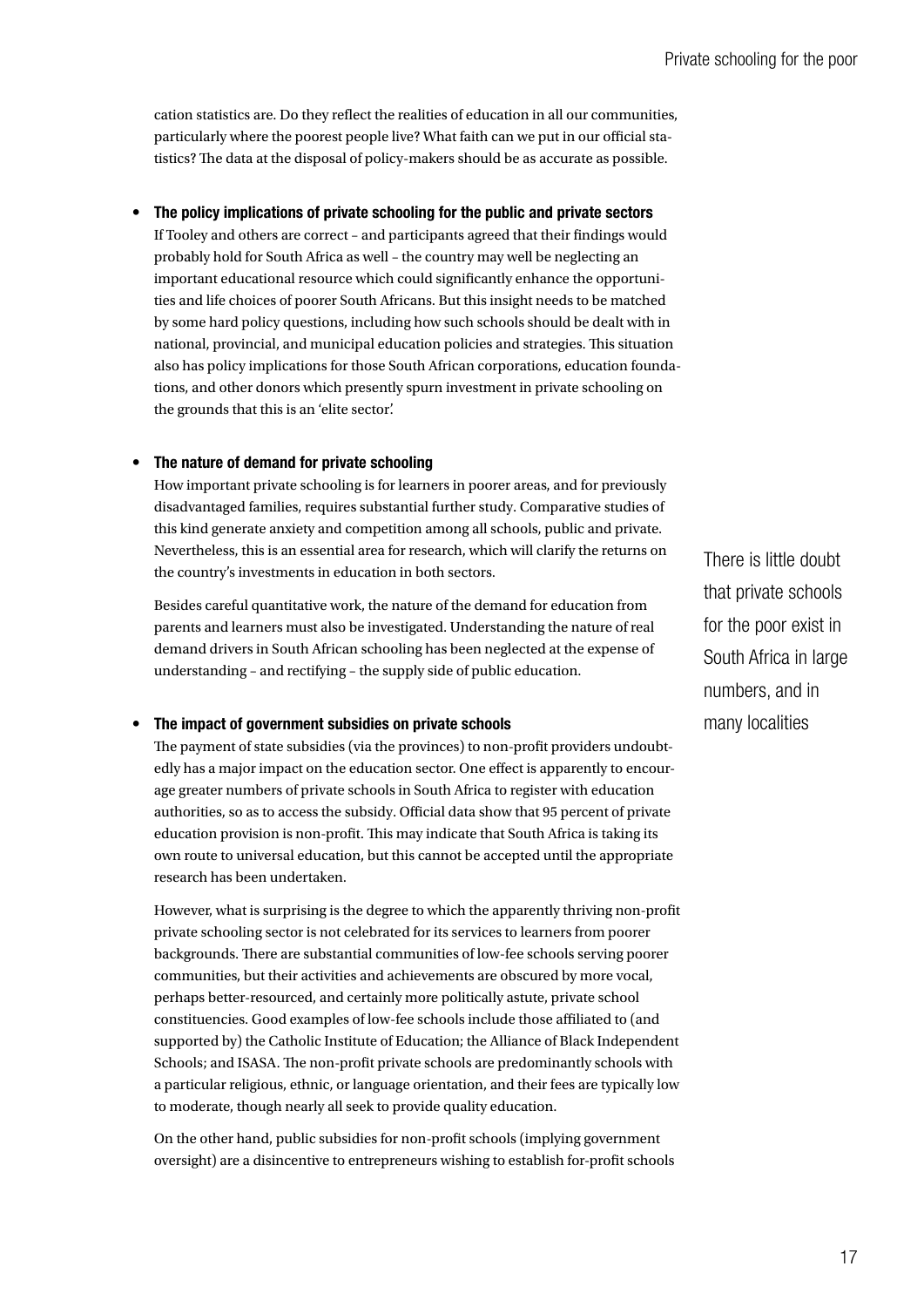– is this the reason why local edupreneurs are not emerging in South Africa's disadvantaged communities in greater numbers? Both Tooley and Olaniyan's work shows that for-profit education dominates private provision for poor families in developing countries where such provision is fee-based and where the state does not subsidise private schools. Schools are owned and run by individual proprietors, local 'edupreneurs' who want to make money but also to serve their communities. Further research will no doubt throw light on these and other important dynamics.

One the most interesting yet neglected dynamics is the economic empowerment potential of education and schooling for emerging 'edupreneurs'. The fact that many white former school principals, managers, and teachers have used their voluntary service retrenchment packages to establish private schools indicates the business potential of education in this country. Combined with high numbers of unemployed teachers, there must be significant potential for rising numbers of 'edupreneurs' to emerge, particularly in African communities, where public schooling is uneven. Further research is required to illuminate this potential of education to provide new jobs and satisfy the education demands of poorer communities.

#### South Africa's private sector provision – primary, secondary, or both? •

We also need to know more about the levels of education provision in poorer areas. Are most schools primary, secondary, or both? This has implications for public school building programmes and the rollout of secondary schooling in traditionally underserved areas. Tooley concentrated on primary schooling; in South Africa, we may very well find a similar proliferation of private providers in the primary schooling sector, but this may not necessarily be the case. According to Latham and others, the secondary school sector in sub-Saharan Africa is already dominated by private schools. Is this also the case in South Africa? What is the South African pattern, and what are the implications for the provision of post-grade 9 non-compulsory schooling? Similarly, the potential roles of private providers in meeting South Africa's goals in respect of Early Childhood Development, adult basic education (ABET), and literacy needs to be examined.

#### Comparing private and public service providers •

It is equally important to ascertain how private and public schools in poor areas compare in terms of quality and affordability. For some time now, South African learners have enjoyed free universal schooling from grade 1 to grade 9. This is a major achievement; however, parents and learners in poorer areas have begun to demand better schooling. How well prepared is the public sector to respond to this demand for more differentiated education, irrespective of the level of school fees being paid?

As the international inputs showed, this a highly complex issue reflecting intrinsic value judgements about the respective roles of public and private initiative in education. Participants' inputs reflected this complexity: it is not possible in this abridged publication to capture the full range of opinions and viewpoints. We will therefore focus on three important subsidiary issues that were discussed at length.

One the most interesting yet neglected dynamics is the economic empowerment potential of education and schooling for emerging 'edupreneurs'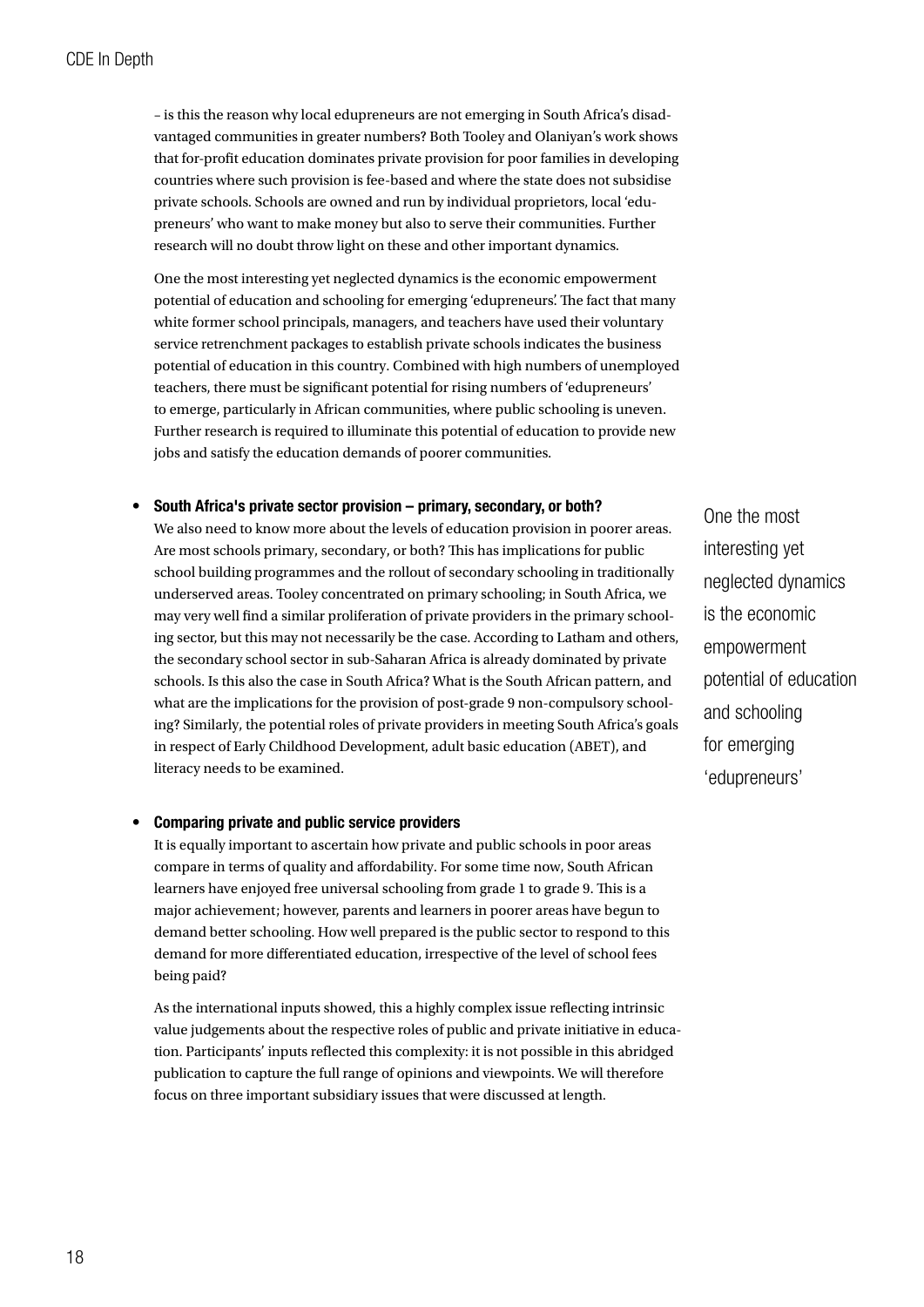#### - Free public education

The first issue is the principle of 'free' public education. Some participants supported the view that free public education is the only principled way of achieving equal education for all South Africans – though some doubted that public education could ever be completely free. Others differed. However, most participants agreed with Latham's view that an intelligent combination of public and private investment in education would result in the greatest cumulative impact on poor learners.

Participants acknowledged that, in practice, free education for all was having perverse effects, mostly unintended, and mostly on the most vulnerable. This irony was not lost on participants, particularly those from Malawi, Kenya, and Nigeria, who felt that 'free public primary education' (implemented in support of those countries' Millennium Development Goals) may have resulted (for many of the poorest learners formerly enrolled in private schools) in declining education standards. Thus Tooley reported that many parents would move their children back to private schools if they could afford to do so.

Tooley's observation implies that there is at least some doubt that private schools are affordable to the very poorest learners. In such instances, 'free public education' is necessary. But participants agreed with Tooley that, in cases where public schools are underperforming, or simply absent, learners should be given vouchers to the value of their provincial per capita allocations which will allow them the choice of attending either private or public schools. Government subsidies might play this role in countries where they are available. However, as we will examine later, how such subsidies are made available is crucial, especially in public schools that are effectively privately run (such as South Africa's former Model C schools).

By the same token, should government subsidies not be enough to enable learners from very poor backgrounds to attend private schools, they could be amplified by private sector and international donors. Numerous participants stated that both the public and private sectors as well as donors did not want to be seen to support 'private schooling' of any kind because of the sector's inability to shed its negative image of serving the elite at the expense of the poor.

### - Paying for schooling

Participants also debated the principle of poor families paying for schooling. Some felt that this was the nub of the advantage which private institutions held over public ones – in the absence of incentives and other accountability mechanisms utilised in the public sector. There was little doubt that, if parents paid for services, they tended to hold school managers more accountable for learner and school performance. In Tooley's words, if parents paid for their children's schooling at private schools, they 'became clients,' and private education providers competed among themselves for market share.

Participants debated whether public subsidies for poor learners would achieve the same end. In many public schools, learner subsidies were manifestly failing to maintain or improve learning and teaching. This issue can only be clarified by detailed quantitative research in different categories of schools. Some participants stated that the fees payable to both private and public schools were central to this debate. However, researchers could not establish what was affordable without consulting parents. Most participants agreed that an intelligent combination of public and private investment in education would result in the greatest cumulative impact on poor learners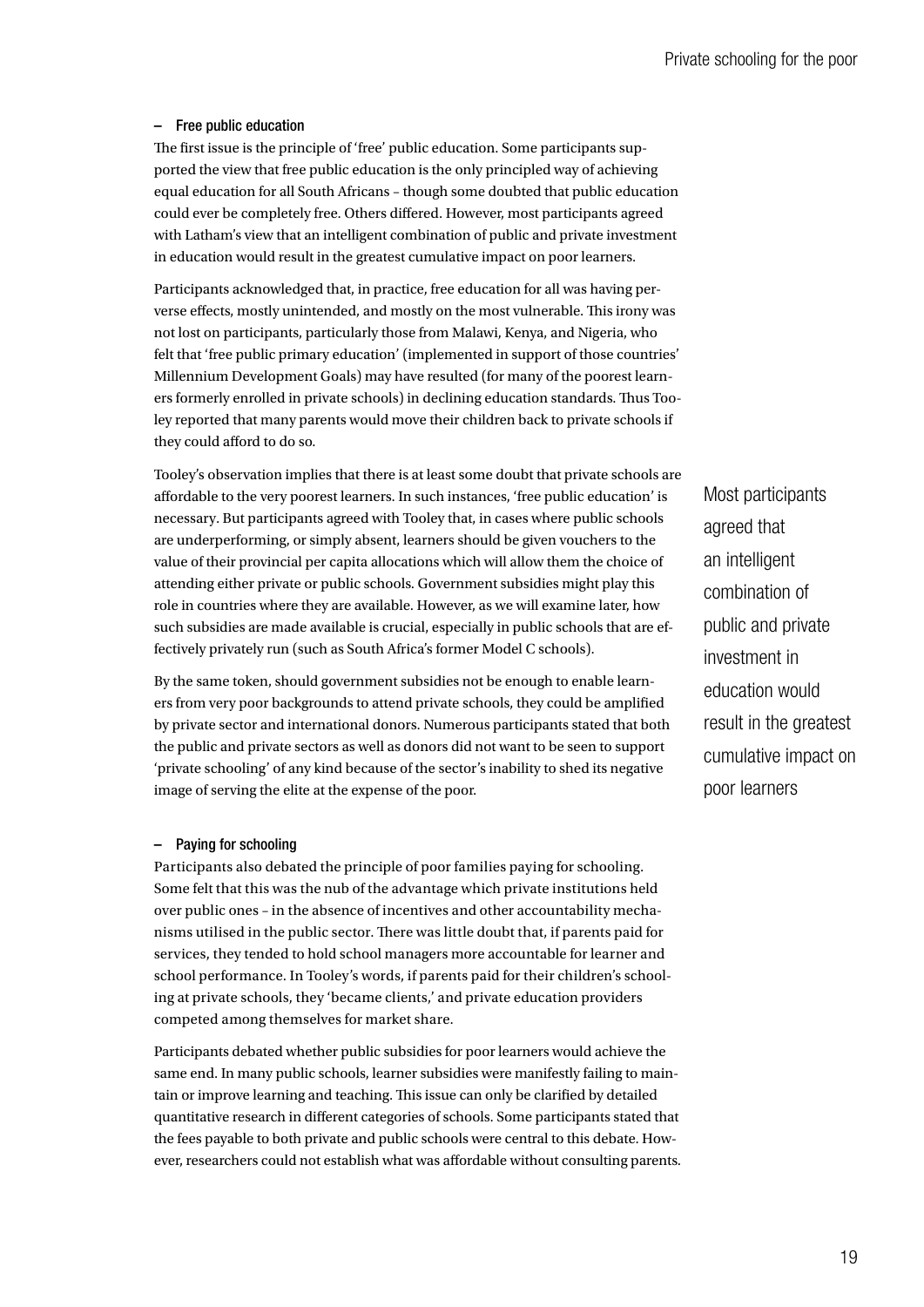In summary, numerous participants supported the principle of parents paying at least a portion of their children's school fees, in line with their means. This principle is already recognised in legislation, and needs to be supported.

### - Competition and accountability in the private sector

The third issue is whether or how competition and accountability can be achieved in the public sector by using the kind of contracting partnerships described by Latham.

Numerous participants felt that South Africa's public schools represent the best possible arena for private action in support of affordable and high-quality schooling for the poor. Several drew attention to the fact that many township public schools were standing empty – or were practically mothballed – because of community perceptions that they were very bad. Therefore, these schools had failed the poor. At the same time, former Model C (section 21) public schools were providing some poorer learners with affordable, high-quality education.

Some participants viewed Model C schools as successful examples of local public– private partnerships which were very valuable to the country. One stated:

In section 21 Model C schools we have the very best examples of public–private partnerships in South Africa that are really working. Parents are the private part of that partnership, and contribute probably R10 billion a year to these publicly owned schools. A government publication put it at R5 billion, but this is a massive underestimate. This has enabled the government to redistribute a double amount to disadvantaged schools. If this country succeeds in extending the base of disadvantaged children who are really getting a good education, it will largely be due to these schools, because they're the only integrated schools there are to speak of.

Ironically, former Model C schools now seem to be at risk: the Education Laws Amendment Bill was described as 'a full frontal assault on the only schools in South Africa that are really working, and are really [racially] integrated'.

Some participants stated that this was a serious problem. Some argued that the opposition encountered by private schools was political motivated, or ideologically driven. However, others turned to possible solutions. One of the government's main education goals was to ensure equal access to all schools irrespective of socioeconomic status or race, and it felt that Model Cs were excluding learners because they were poor and black. Others disputed this, pointing out that Model Cs were not only racially integrated (compared with other public schools), but also offered poorer learners financial support, ultimately derived from other parents who could pay. One solution proposed was to remove the financial burden on Model Cs of 'supporting' poorer learners by making a financial grant to the school equal to the average provincial cost per learner, and not a poverty-weighted proportion of that grant as is now the case. In return, these schools could commit themselves to achieving certain equity goals.

Participants pointed out that Model Cs played a key role in education, and generated a vastly disproportionate number of the higher-grade passes in key subjects such as maths and science.

Some participants viewed Model C schools as successful examples of local public–private partnerships which were very valuable to the country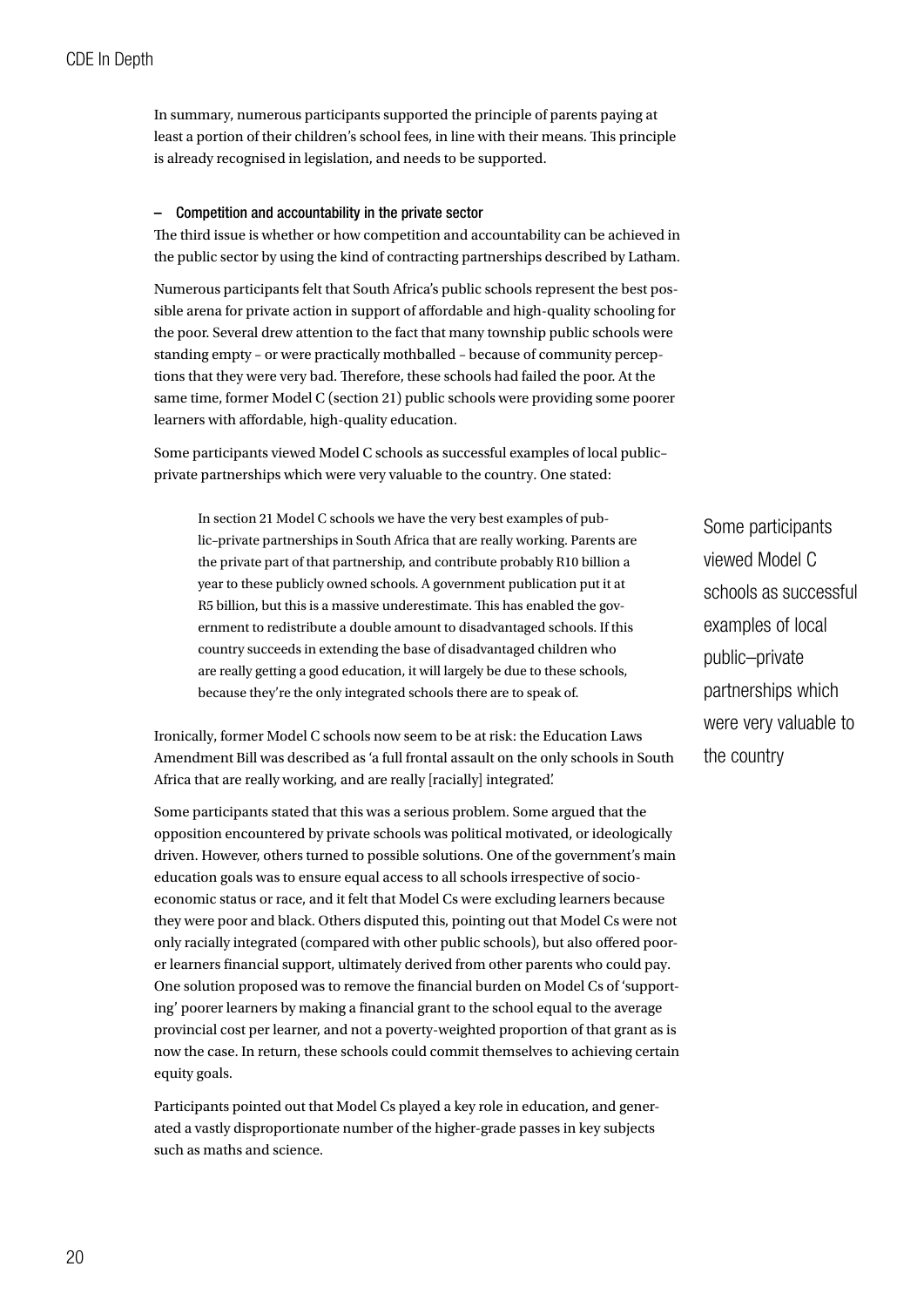#### Public–private partnerships •

However, it is clear that, for the vast majority of poor learners, affordable schooling has to be provided by public schools, many of which are underperforming, and some of which are effectively dysfunctional. What can be done about these schools? A number of suggestions were offered, building on Latham's presentation of various contracting relationships between the public and private sectors.

Tooley reported that his interest in South Africa had been piqued by the existence – rare in developing countries – of listed private education companies with significant resources. These companies represented a major and largely unrealised national asset. They possessed business acumen and experience derived from setting up, financing, and managing large numbers of very successful schools. The larger companies were open to contracting with the public sector, not only to provide non-core but also core teaching and management services as well. Many of the country's most experienced education managers– particularly financial – were therefore potentially available to the public sector, but have not been utilised. Why is this the case? What is the extent of the 'human capital' available through private education companies – including international or global companies? What steps need to be taken to bring the public and private sides of this potential partnership together?

Private education companies are for-profit enterprises. However, this does not mean that they cannot set up and run non-profit schools. One participant suggested that R&D money should be invested in developing a 'chain' of affordable quality schools that might attract financial support from commercial banks, private lenders and investors, and even public authorities. Latham had mentioned some possible contractual arrangements which would facilitate such an intervention. Would the state and the private sector be prepared to entertain experiments of this kind, aimed at demonstrating here what is becoming a feature of the education sector in many other developing countries? One participant stated that 'mothballed' public schools in Soweto presented a perfect opportunity for a high-profile public–private partnership experiment in terms of which the private sector would be contracted to run and manage a public school. Such initiatives were now common in the United Kingdom and the United States.

A key constraint on affordable quality private education is a lack of capital. However, Tooley argued that 'edupreneurs' were more than ready to invest in their own schools. Why is this not happening in South Africa? This needs to be studied, with schools viewed as small business enterprises. Does this have something to do with the broader constraints on small business in general? Or with overly zealous government regulation?

Participants mentioned that for-profit schooling in South Africa was anathema to many public officials as well as politicians across the spectrum. Private schools were subjected to many regulations from which public schools were excluded; accreditation was one example. According to one participant, all public schools are deemed to be accredited, but private providers must be accredited with the Council for Quality Assurance in General and Further Education and Training (Umalusi) and pay R700 to do so. Private schools in very poor informal settlements were subjected to Umalusi's checklist, which was initially developed for private providers of higher education. However, government schools close by had never been visited by inspectors. This made it exceptionally difficult for the private sector to become involved.

One participant stated that 'mothballed' public schools in Soweto presented a perfect opportunity for a high-profile public– private partnership experiment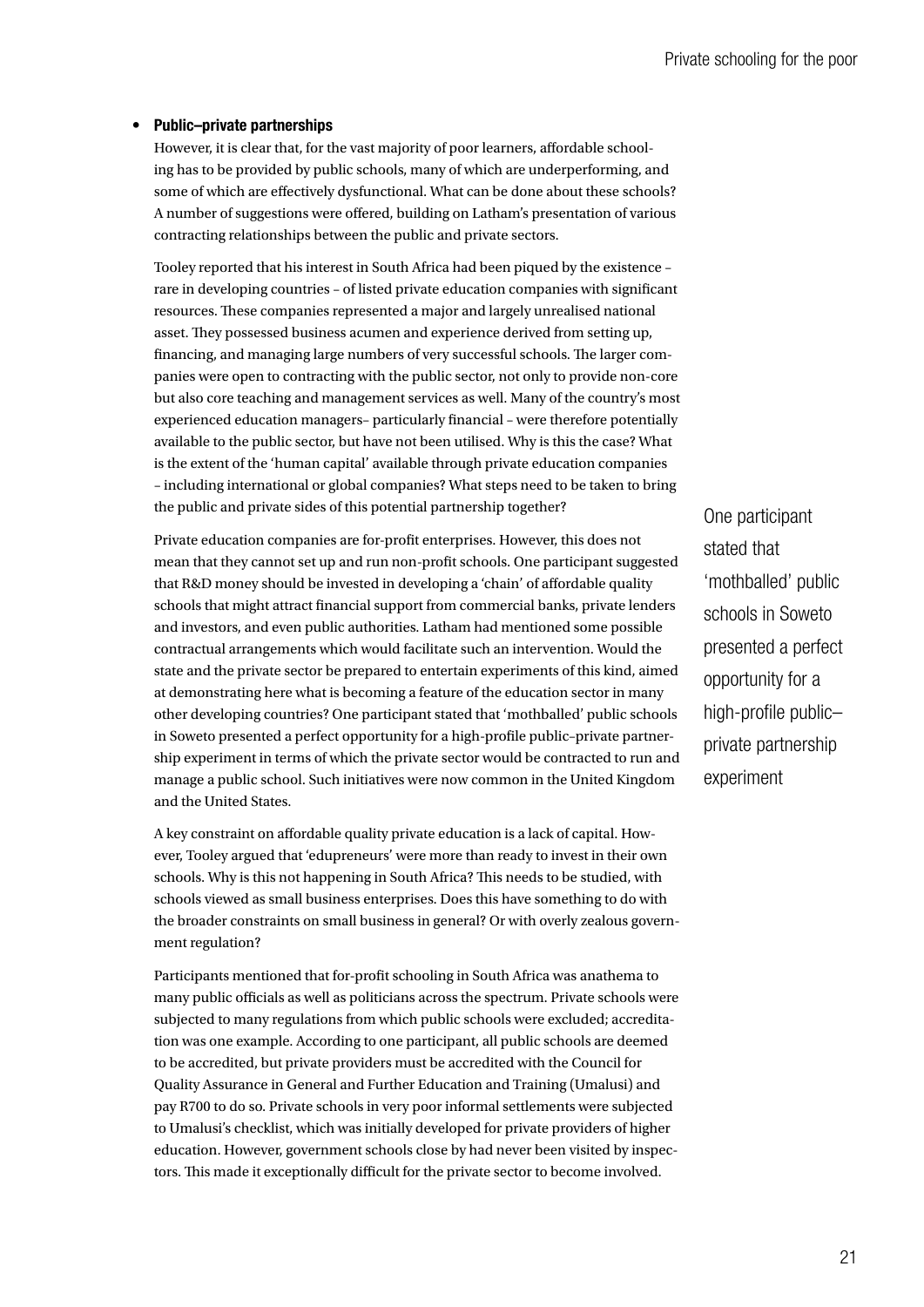<span id="page-23-0"></span>Commercial banks were therefore reluctant to lend to schools, as were companies, even via their CSI initiatives. Has the time come for a major public–private 'education empowerment initiative', aimed at building a new business out of providing education opportunities in poor areas?

#### The role of private school associations •

Olaniyan dealt with the role of private school associations in servicing the needs of poor communities in Nigeria, and protecting poor schools against an overpowering public monopoly. His insights raise key issues for South Africa, and its apparently well functioning private school bodies. Voluntary associations appropriately defend the rights and interests of their members, and their ability to support members improves exponentially when they share common interests and goals. Is this the case in South Africa? And are these bodies committed to achieving the same ends? Whatever the answers, it is clear that, unlike Nigeria, South Africa's private schools suffer from a very limited associational life – perhaps half of them don't belong to an association, and therefore receive no support. Is this the reason why so many private schools are not registered, and cannot meet accreditation and other schooling requirements?

# Conclusion

This workshop has highlighted evidence that for-profit schools are providing quality education for the poor in many parts of the world. Perhaps this evidence will help to convince South African policy-makers to move away from the misconception that the only contribution the private sector should make to education for poorer South Africans is in the form of CSI finance to public schools.

The discussion among participants with different experiences and roles in education pointed to the complexity of creating a suitable environment for increasing private sector involvement in providing education. But almost all agreed on the value of exploring these new approaches to education, and the need to find new ways of meeting South Africa's educational needs.

The implications for education policy are also not straightforward. Some argue that the evidence presented to the workshop actually supports greater efforts to 'rescue' elementary public schools. Others argue that the state should 'rescue' poor private schools by issuing targeted public (and private) education vouchers, for example – or that private companies should be contracted to take over a school or a region's schools, and be accountable to the provincial education department. A fourth, more radical, argument is that more public funding is part of the problem, and not the solution – the combination of parental 'self-help' and 'self-finance' and greater control are precisely why the poor are turning to private schooling in the first instance.

The scale and significance of the research being conducted by Tooley and others need to be factored into South African policy analysis. There is scope for 'edupreneurs' to help provide and improve schooling for poorer communities across the country. A greater recognition of the innovative role that the private sector and

This workshop has highlighted evidence that for-profit schools are providing quality education for the poor in many parts of the world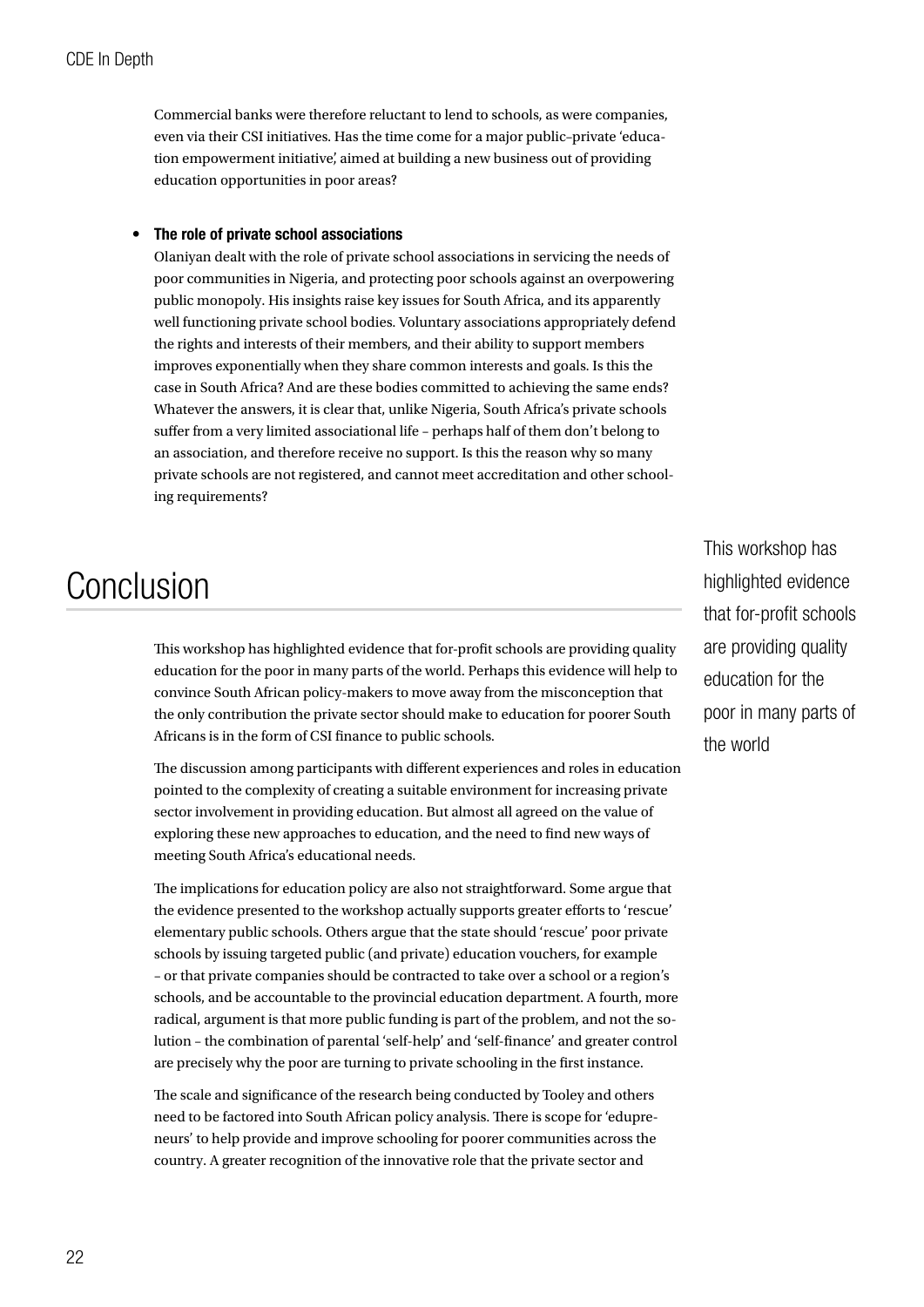markets could play in providing quality education to poorer learners in South Africa is an essential new dimension of the debate about delivery, state capacity, and the role of the private sector. What is happening now, how far this could be taken, and whether South Africa differs from Nigeria or India are key questions. The answers will require independent, objective research at sufficient scale to assess the current national situation.

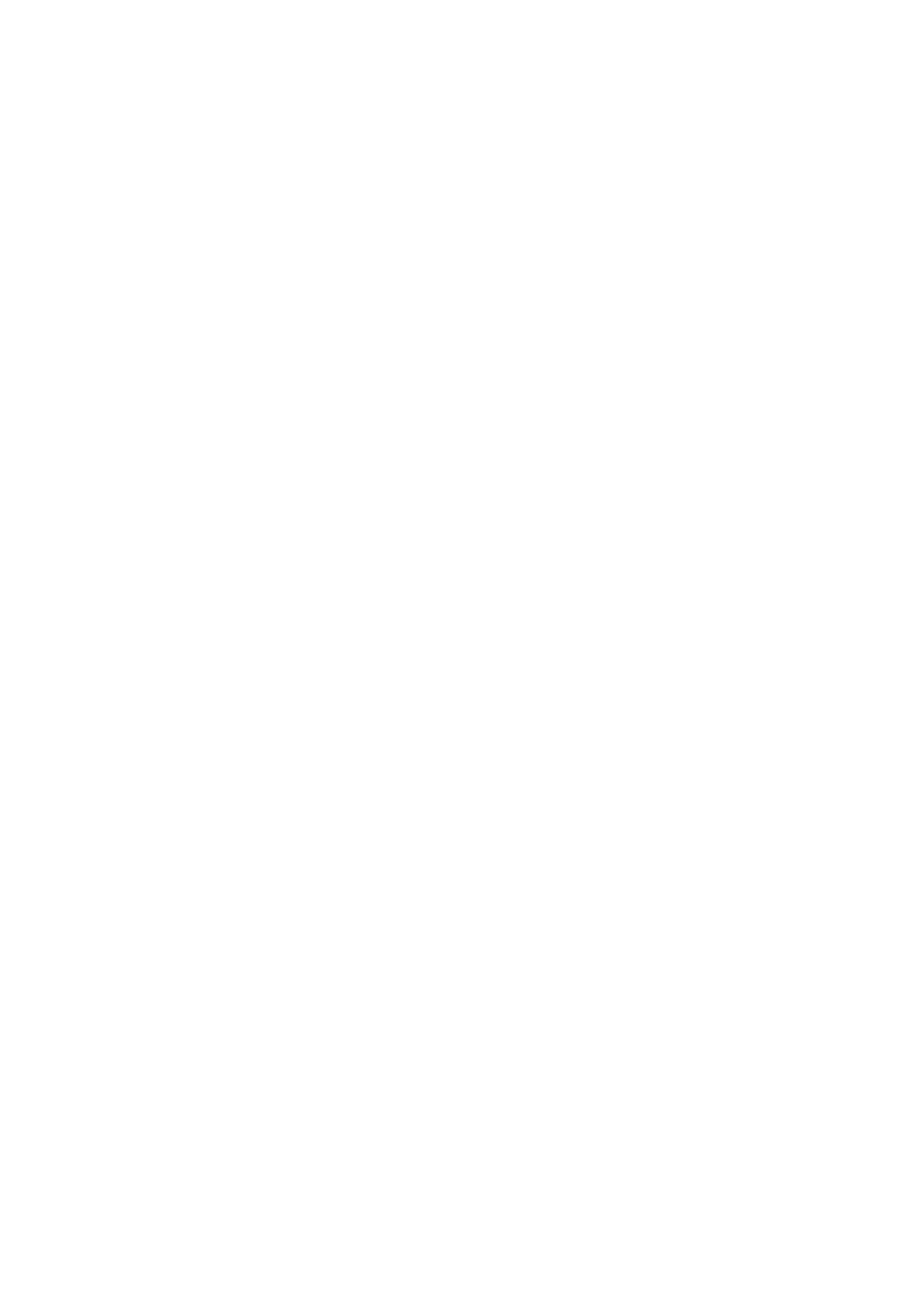# Previous publications in this series

Labour-intensive public works: towards providing employment for all South Africans willing to work (April 2003)

Growth and development in South Africa's heartland: silence, exit, and voice in the Free State (July 2005)

Designed and produced by Riaan de Villiers & Associates Printed by Creda Communications

Photographs: Private schools in Lagos, Nigeria.